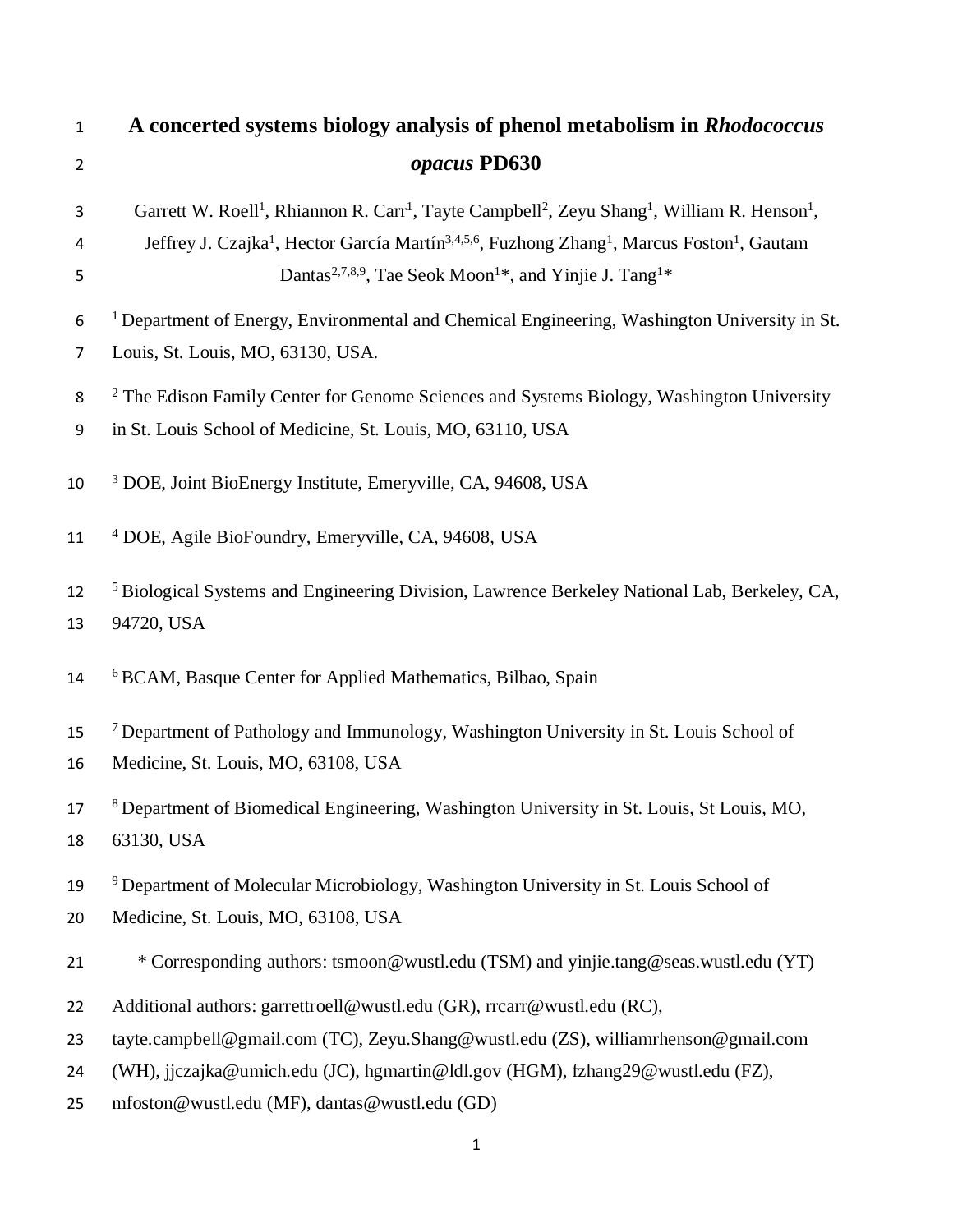#### **Abstract**

 *Rhodococcus opacus* PD630 metabolizes aromatic substrates and naturally produces branched- chain lipids, which are advantageous traits for lignin valorization. To provide insights into its 29 lignocellulose hydrolysate utilization, we performed  $^{13}$ C pathway tracing,  $^{13}$ C-pulse-tracing, transcriptional profiling, biomass compositional analysis, and metabolite profiling in conjunction 31 with <sup>13</sup>C-metabolic flux analysis (<sup>13</sup>C-MFA) of phenol metabolism. We found that 1) phenol is metabolized mainly through the ortho–cleavage pathway; 2) phenol-utilization requires a highly active TCA cycle; 3) NADPH is generated mainly via NADPH-dependent isocitrate dehydrogenase; 4) active cataplerotic fluxes increase plasticity in the TCA cycle; 5) gluconeogenesis occurs partially through the reversed Entner–Doudoroff pathway (EDP). We also found that phenol-fed *R. opacus* PD630 generally has lower sugar phosphate concentrations (e.g., fructose 1,6-bisphosphatase) compared to metabolite pools in <sup>13</sup>C-glucose-fed *Escherichia coli* 38 (set as internal standards), while its TCA metabolites (e.g., malate, succinate, and  $\alpha$ -ketoglutarate) accumulate intracellularly with measurable succinate secretion. In addition, we found that phenol utilization was inhibited by benzoate, while catabolite repressions by other tested carbon substrates (e.g., glucose and acetate) were absent in *R. opacus* PD630. Three adaptively-evolved strains display very different growth rates when fed with phenol as a sole carbon source, but they maintain a conserved flux network. These findings improve our understanding of *R. opacus*' metabolism for future lignin valorization.

46 **Key words:** <sup>13</sup>C-MFA, <sup>13</sup>C pulse-tracing, Entner–Doudoroff pathway, Gluconeogenesis, Lignin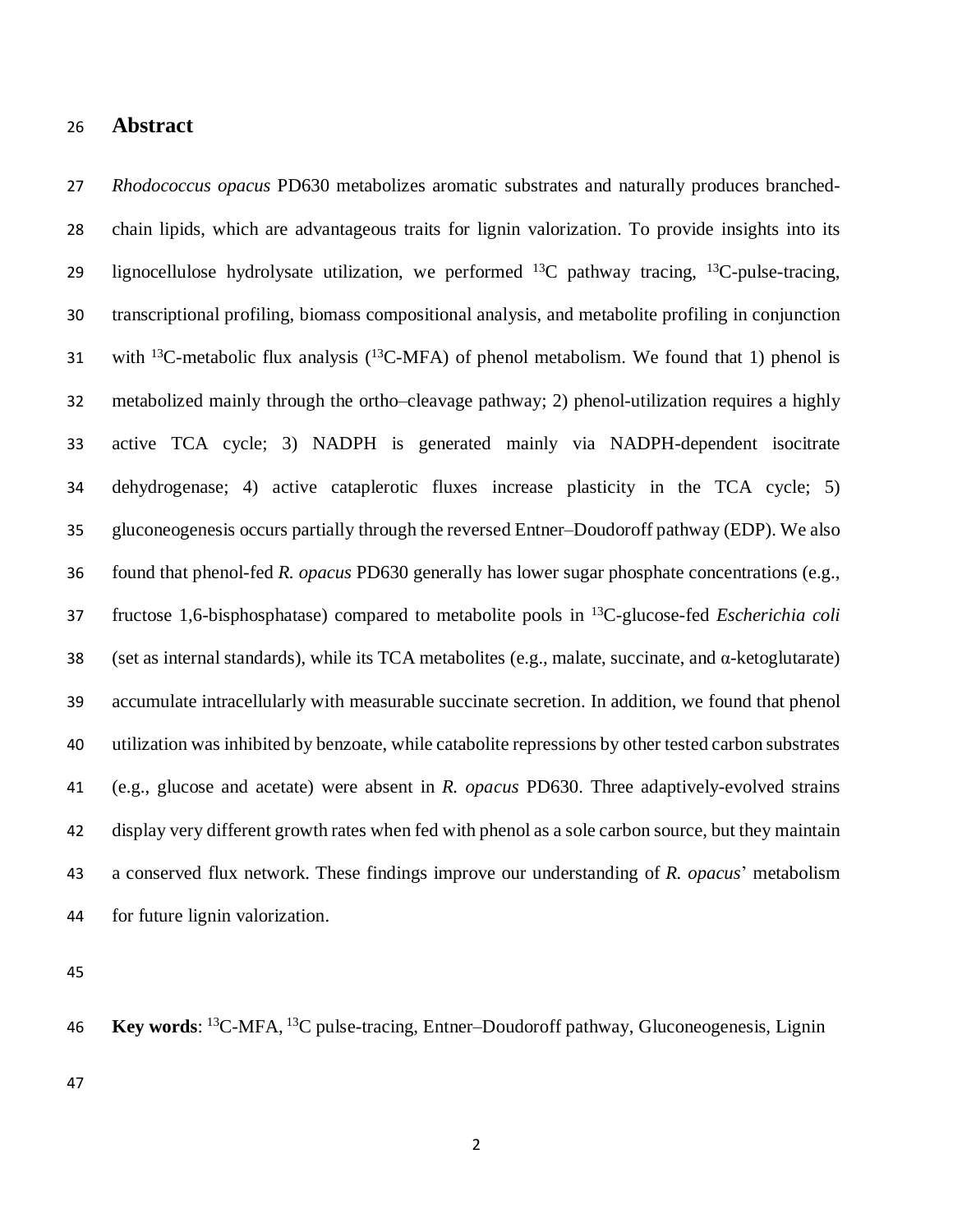### **Introduction**

 Engineering bacterial cells to utilize lignocellulosic biomass as a feedstock could offer cost- competitive production of renewable fuels, chemicals, and materials (Ragauskas et al., 2006). Lignocellulosic biomass is composed mainly of cellulose, hemicellulose, and lignin. Lignocellulosic carbohydrates, cellulose and hemicellulose, can be deconstructed into fermentable sugars for biological conversion into a range of bioproducts. Lignocellulose is a recalcitrant feedstock for biological conversion, in part due to its up to 40% lignin content (Gani and Naruse, 2007). Pretreatments are employed prior to carbohydrate deconstruction to increase sugar and thus product yield. However, lignin degradation during pretreatment often produces aromatic compounds that strongly inhibit the growth of most bacteria (Beckham et al., 2016). Moreover, conventional fermentative biorefineries treat lignin as by-product, and burn it for low-value electricity or process heat (Ragauskas et al., 2014). Techno-economic analyses have reported that the use of lignin for co-product generation is a key to profitable lignocellulose valorization (Valdivia et al., 2016). Lignin cannot be rapidly broken down by biological methods (Boerjan et al., 2003; Studer et al., 2011). Thus, an approach for lignin utilization has been proposed that combines the rapid depolymerization kinetics of chemical processing with the metabolic funneling and selective abilities of microbial systems (Linger et al., 2014; Wheeldon et al., 2017). Recently, research groups are attempting to develop microbial hosts with improved tolerance to aromatic compounds for fermentation of lignocellulose-derived sugars and lignin-derived aromatic compounds (Abdelaziz et al., 2016; Ragauskas et al., 2014; Janusz et al. 2017). In particular, lignin-rich streams have been utilized to generate lipid-based biofuels (i.e., waste-to-fuel applications) (Le et al., 2017; Yaguchi et al., 2017).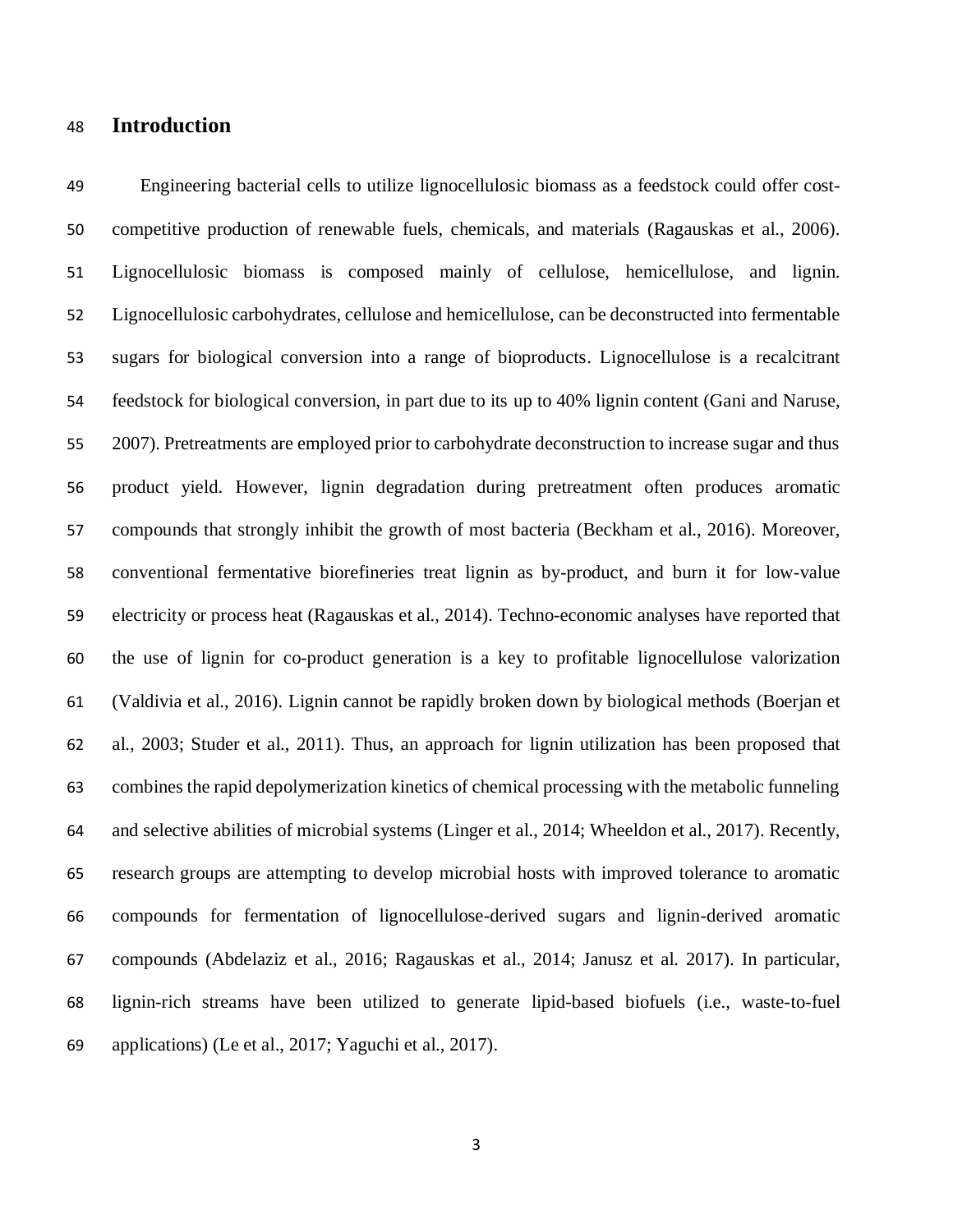*Rhodococcus opacus* PD630 (hereafter *R. opacus*) is a Gram-positive actinobacterium. It is natively able to utilize sugars, aromatics, furans, and organic acids (Holder et al., 2011; Kurosawa et al., 2015). Isolated from a gas works plant, this strain is capable of accumulating triacylglycerol (TAG), the precursor for biodiesel up to 80% of its dry cell weight (Alvarez et al., 1996). Studies of its mechanisms of aromatic tolerance and TAG accumulation have found promising results for its use in the conversion of lignin-derived aromatic substrates (DeLorenzo et al., 2017; Henson et al., 2018a; Henson et al., 2018b; Yoneda et al., 2016). *R. opacus* has been extensively studied for its growth kinetics and transcriptional activities, yet key knowledge gaps from genotype to phenotype still remain. Specifically, there is little knowledge about the distribution of the metabolic fluxes in this biofuel producer when consuming aromatic substrates. Functional characterization of the central metabolic network is necessary to develop this nonmodel platform for metabolic engineering applications, particularly to facilitate genome-scale modeling for rational strain design.

 In this work, we have characterized phenol-fed cultures of *R. opacus* based on integrated omics 84 analyses. <sup>13</sup>C-Metabolic Flux Analysis (<sup>13</sup>C-MFA) can measure *in vivo* reaction rates of central metabolism and confirm global gene regulation patterns inferred from transcriptomic data 86 (Chubukov et al., 2013). In the past, <sup>13</sup>C-MFA mostly focused on cellular metabolisms fed with 87 sugars, organic acids, and  $CO<sub>2</sub>$  (photosynthesis). To our knowledge, this work is the first report of a full MFA completed in any organism using phenol as the sole carbon source. Additionally, we 89 performed  ${}^{13}C$ -pathway tracing, metabolite analysis, flux balance analysis, and biomass composition analysis. The flux-based insights were further connected to recently reported transcriptional profiles and proteomics data. We also examined how adaptive laboratory evolution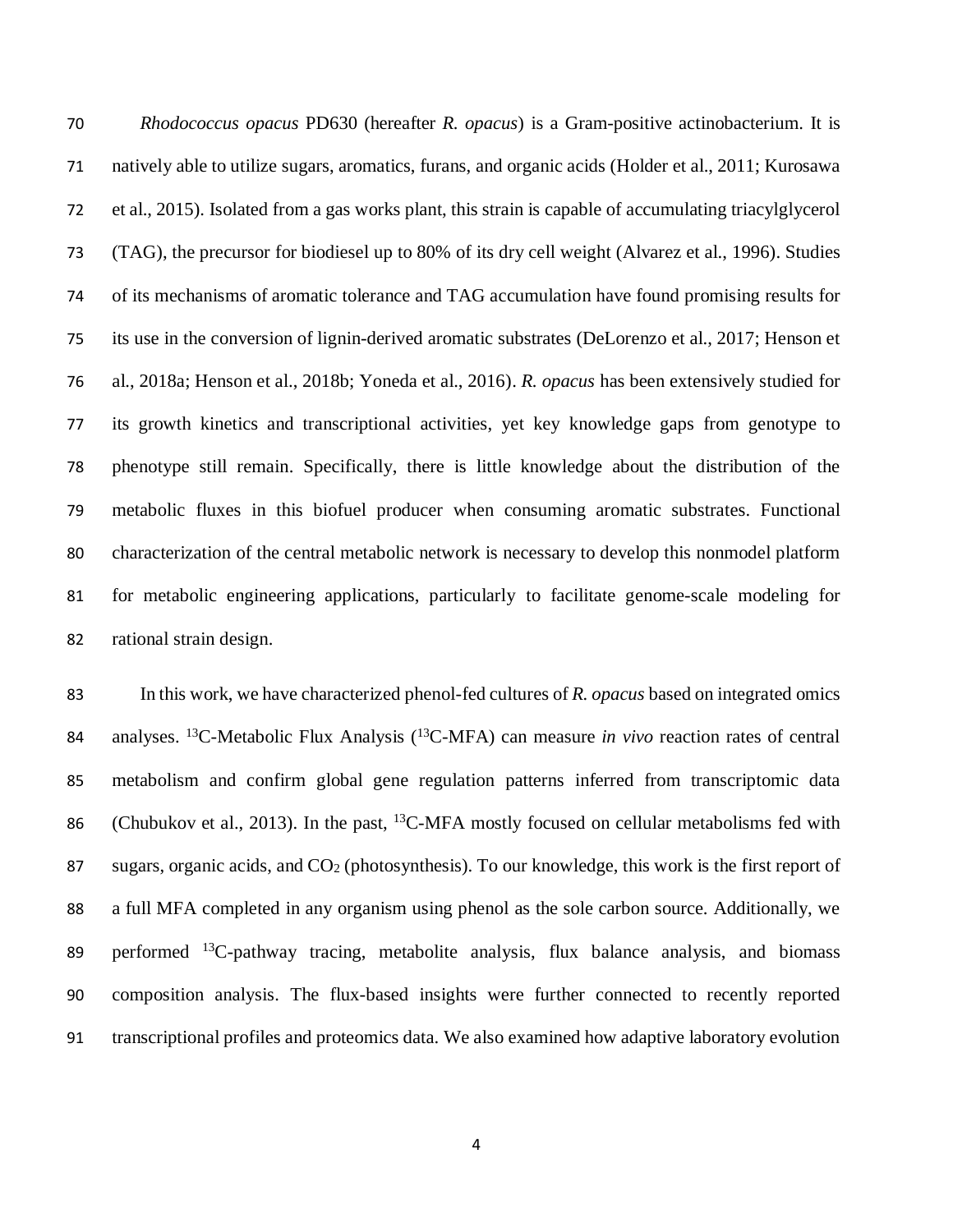92 affects the central flux network. These systems analyses provide a deeper understanding of *R.* 93 *opacus* metabolism of lignin-derived substrates at different layers of cellular processes.

94

## 95 **Materials and Methods**

96 Chemicals, strains, and growth conditions. 1-<sup>13</sup>C phenol, 2,6-<sup>13</sup>C phenol, and U-<sup>13</sup>C phenol were purchased from Cambridge Isotope Laboratories Inc. (Tewksbury, MA, USA). All other chemicals were purchased from Sigma-Aldrich (St. Louis, MO, USA). All cells were grown in minimal media, previously described as media B (DeLorenzo et al., 2017). Unless otherwise noted, the sole 100 carbon source was  $0.5 \text{ g/L}$  phenol, and the nitrogen source was 1 g/L ammonium sulfate. For all cultures, a single colony of *R. opacus* from a tryptic soy broth plate was inoculated into 2 mL minimal medium, which was used as a seed culture for 10 mL cultures. Isotopomer measurements 103 were conducted when cell cultures reached an optical density at  $600 \text{ nm}$  (OD<sub>600</sub>) of 0.2-0.5, corresponding to exponential growth.

105

106 **Analysis of proteinogenic amino acid labeling.** 10 mL labeled biomass from 2,6-<sup>13</sup>C phenol or 107 1- $^{13}$ C phenol growing cultures (biological duplicates, n=2) were centrifuged down then hydrolyzed 108 at 100  $\degree$ C for 24 hours. The resulting amino acids were analyzed by GC-MS via the TBDMS (N-109 (tert-butyldimethylsilyl)-N-methyltrifluoroacetamide) method as described previously (You et al., 110 2012). In brief, the  $[m-57]^+$  and  $[m-159]^+$  fragments for amino acids were mainly used for  $^{13}C$ -111 MFA, while the  $[m-15]^+$ ,  $[m-85]^+$ , and  $f(302)^+$  fragments were also analyzed to provide additional 112 labeling information. The m+0, m+1, m+2, etc. data corresponds to the fraction of fragments that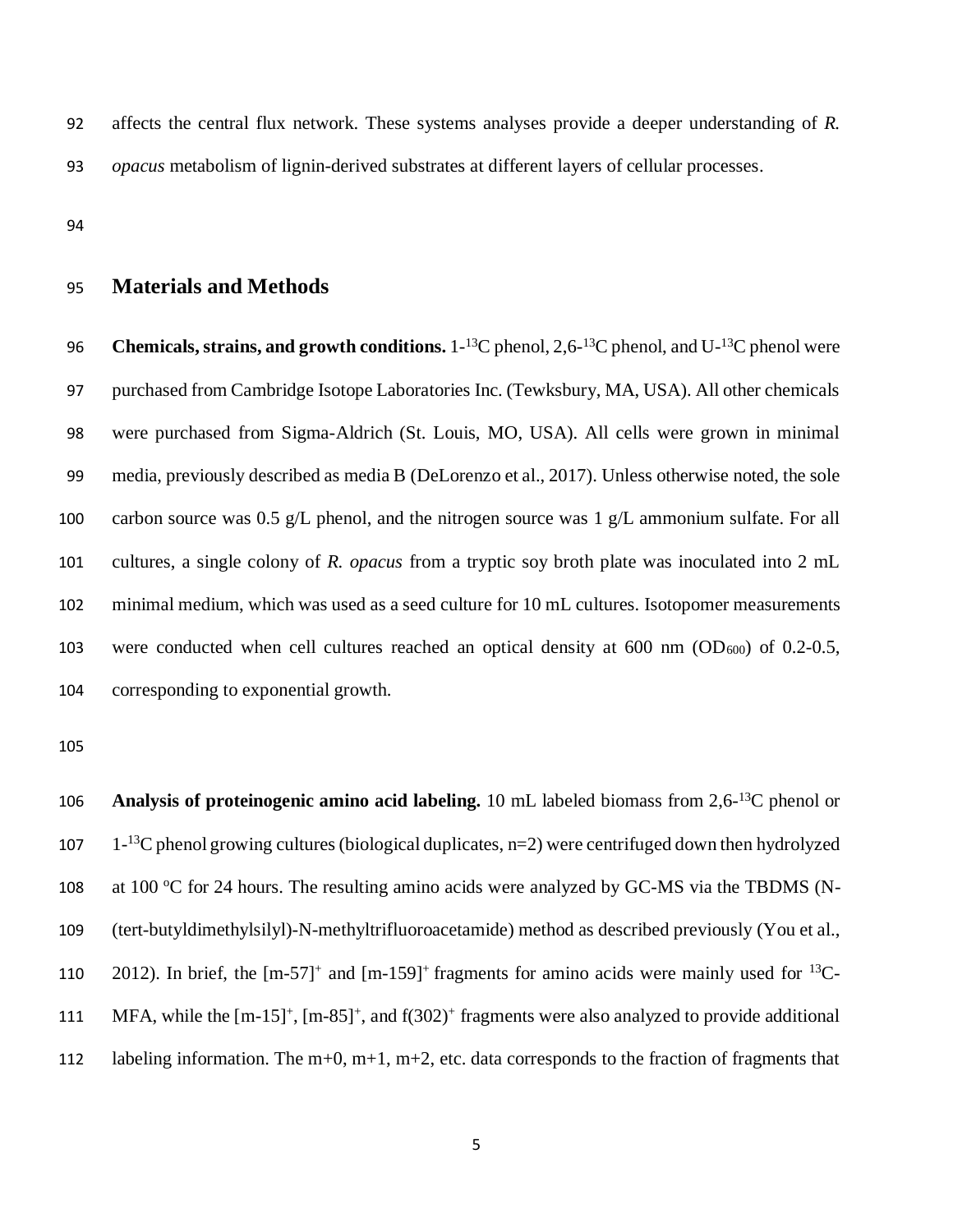were unlabeled, singly labeled, doubly labeled, etc. Labeling data were corrected for naturally-occurring isotopes.

 **Dynamic labeling (pulse-tracing), free metabolite extraction, and LC-MS analysis.** For phenol 117 dynamic labeling experiments, 20 mL unlabeled phenol cultures were grown to  $OD_{600} \sim 0.2$  and 118 then pulsed with 2 mL of a 5.25 g/L U- $^{13}$ C phenol stock solution for a final labeled phenol concentration of ~0.5 g/L. The cultures were quenched at 5 seconds, 1 minute, and 1 hour using the Fast-Cooling procedure (Hollinshead et al. 2016; Abernathy et al., 2017). To study the effect of benzoate on phenol utilization, 40 mL cultures with 0.5 g/L fully labeled phenol were grown to 122 OD<sub>600</sub>  $\sim$  0.35, and then the labeled cultures were mixed with 4 mL of 4 g/L unlabeled benzoate. After the benzoate pulse, the cultures were quenched at 20 seconds, 1 minute, and 3 hours.

 At each metabolite quenching time, 10 mL of culture was poured into ice cold carbon-free media B, and then placed into a liquid nitrogen bath. The samples were stirred briefly and then 126 centrifuged (8000 g) at 0 °C for 5 minutes. The pellets were stored at -80 °C until metabolite extraction. To determine labeling in free metabolites, cell pellets were resuspended in 1 mL of 7:3 methanol:chloroform, and shaken at 250 rpm at 4 °C for 6 hours with hourly vortexing. The methanol layer was separated by the addition of 500 μL water followed by centrifugation after which the aqueous layer was collected. This separation process was repeated twice. The collected 131 samples were frozen at -80  $\degree$ C, then lyophilized at -50  $\degree$ C. The samples were reconstituted with water and analyzed using an Ion Pairing LC-MS method at the Donald Danforth Plant Science Center (Creve Coeur, MO, USA) (Abernathy et al., 2017). To measure metabolite pool size, an isotope ratio approach was used (Bennett et al., 2008; Abernathy et al., 2017). More specifically, *E. coli* was grown on U<sup>-13</sup>C glucose to produce fully-labeled internal standards for each metabolite,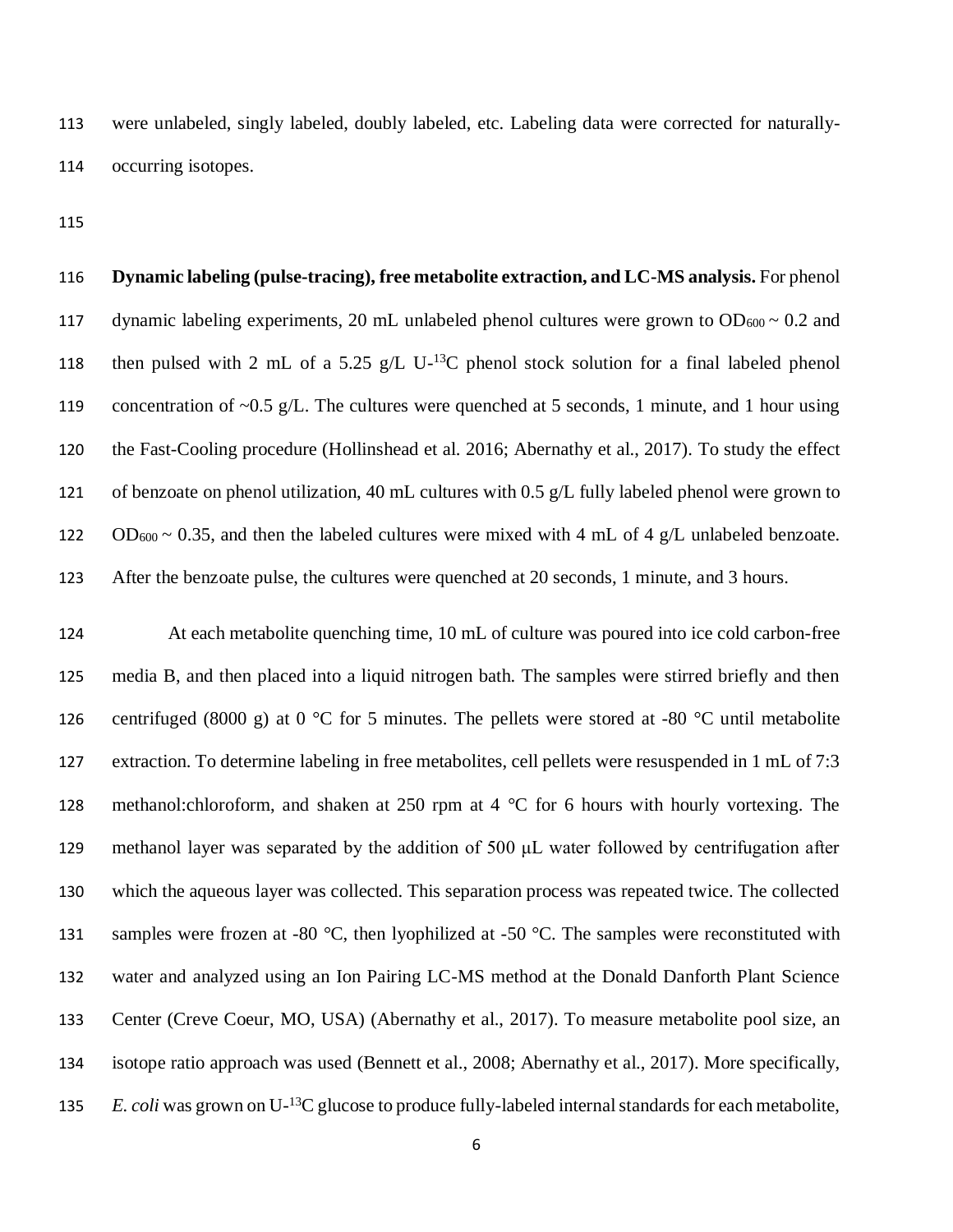while *R. opacus* culture was grown on unlabeled substrates. The cultures were quenched and mixed together at a 1:1 biomass content ratio for metabolite extraction and LC-MS measurements. The 138 relative metabolite pool size was calculated based on  $^{13}C$  ratios.

 **Flux calculations.** Steady-state flux analysis calculations were done using the software INCA (Isotopomer Network Compartmental Analysis) (Young, 2014). The basis of the *R. opacus* flux model is the KEGG genome annotation, including the β–ketoadipate pathway, the TCA cycle, the anaplerotic reactions, glycolysis, and the EDP. Carbon mappings for both ortho and meta pathways are shown in **Supplemental Figure 1**. The *R. opacus* central flux network is largely similar to the 145 model bacterial species *E. coli* with major differences in the inclusion of phenol  $\rightarrow$  acetyl-CoA + succinyl-CoA, a modified biomass equation (Crown et al., 2015), and the reversibility of glycolysis and the EDP to allow for gluconeogenesis. Labeling data of key proteinogenic amino acids, biomass growth, and substrate consumption rate were used for flux calculation. Based on measurements errors from parallel labeling experiments, 90% confidence intervals of fluxes were calculated via INCA's parameter continuation function (See supplementary Excel file for metabolic reactions, flux constraints, amino acid labeling fitting, and statistical analysis).

 Flux balance analysis (FBA) of the central metabolic network was done using INCA to further compare actual metabolic fluxes with optimal flux topologies. In addition to maximizing biomass or fatty acid productions, three other objective functions were also tested with fixed biomass growth rate: maximizing NAD(P)H, ATP, or minimizing sum of fluxes (i.e., enzyme 156 usage). The FBA results were compared to  ${}^{13}$ C-MFA by the sum of squared residuals between optimal flux and measured flux in central pathways.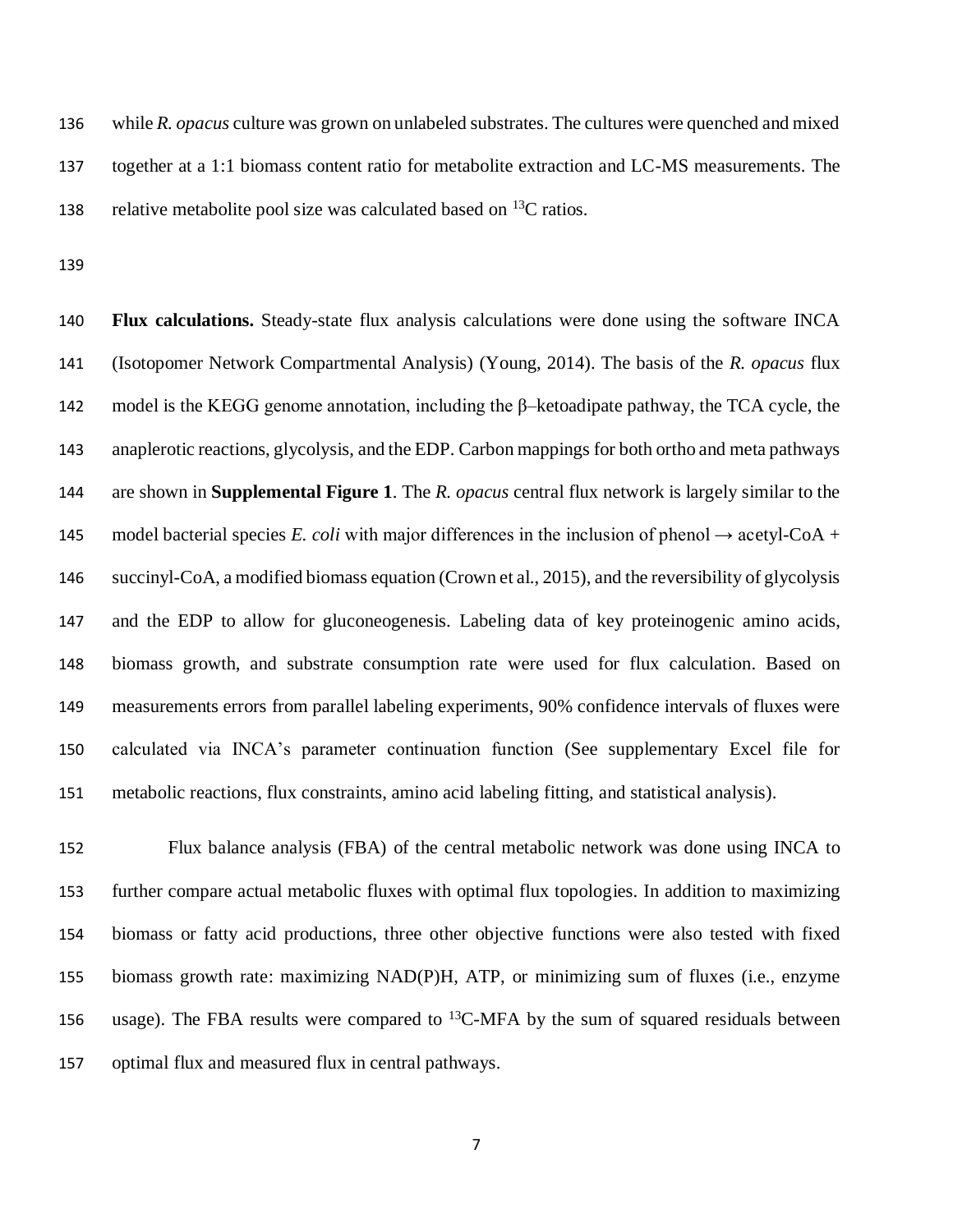| 159 | Biomass composition analyses and substrate/product concentration measurements. Cell                             |
|-----|-----------------------------------------------------------------------------------------------------------------|
| 160 | cultures were grown to exponential phase, pelleted, washed with sterile water and then lyophilized.             |
| 161 | Amino acid composition analysis was performed by the Molecular Structure Facility, University                   |
| 162 | of California (Davis, CA, USA). Fatty acid composition analysis was performed by Microbial ID                   |
| 163 | (Newark, DE, USA). Overflow metabolites were analyzed using enzyme kits from R-Biopharm                         |
| 164 | (Germany). Phenol and benzoate in the culture supernatant were derivatized using methyl                         |
| 165 | chloroformate (Madsen et al., 2016) and quantified using a custom GC-MS-FID system (gas                         |
| 166 | chromatography-mass spectrometry-flame ionization detector). Briefly, the culture supernatant                   |
| 167 | was centrifuged at 16,000 g for 5 min, and 200 $\mu$ L of the culture supernatant was mixed with 40             |
| 168 | $\mu$ L of 5.0% (w/w) sodium hydroxide solution, 200 $\mu$ L of methanol, and 50 $\mu$ L of pyridine. Methyl    |
| 169 | chloroformate (50 $\mu$ L) was added to the mixture in two 25 $\mu$ L aliquots. Next, 400 $\mu$ L of chloroform |
| 170 | containing a decane internal standard was added to the sample, followed by the addition of 400 µL               |
| 171 | of 50 mM sodium bicarbonate solution to induce phase separation of the aqueous and organic                      |
| 172 | layers. Samples were vortexed between each step to ensure complete mixing. After phase                          |
| 173 | separation, the organic phase was transferred to a GC vial with a 350 µL glass insert (Agilent), and            |
| 174 | samples were analyzed using an Agilent 7890A GC coupled to both an Agilent 5975C mass                           |
| 175 | spectrometer containing a triple-axis detector and an Agilent G3461A FID detector with a                        |
| 176 | methanizer (Activated Research Company; Eden Prarie, MN, USA). The Agilent 7890A GC was                         |
| 177 | equipped with a Restek fused silica RTX-50 capillary column (30 m by 0.25 mm, 0.5 µm film                       |
| 178 | thickness), and helium was used as the carrier gas. 1 µL of the organic phase was injected with a               |
| 179 | splitting ratio of 10:1 using the autosampler. For GC runs, the inlet was maintained at 250 $^{\circ}$ C, and   |
| 180 | the oven was held for 2 min at 40 °C, heated to 300 °C using a 5 °C/min ramp, and held at 300 °C                |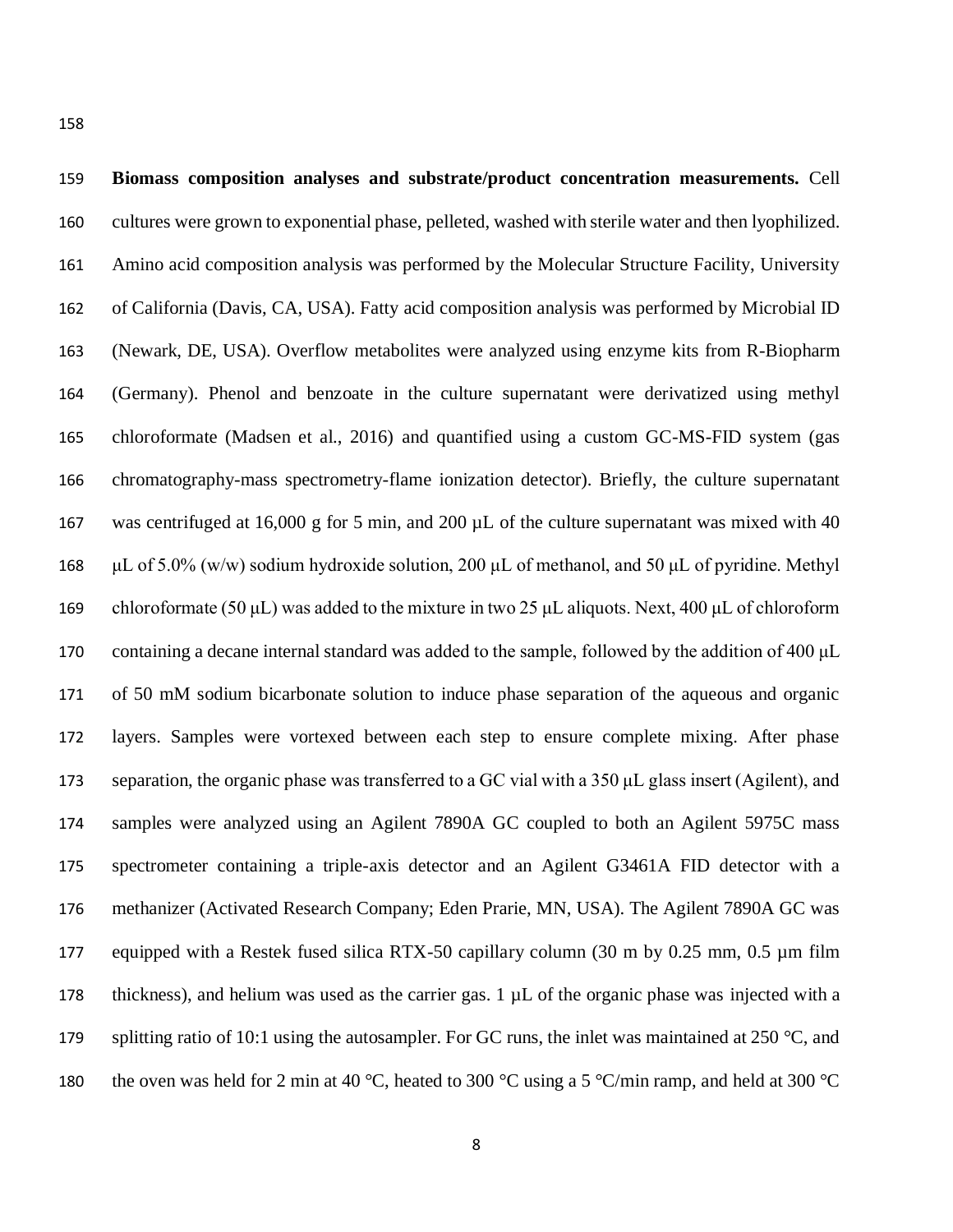for 5 min. All data was exported and analyzed using the Agilent ChemStation Software, and peak intensities were normalized to the decane internal standard. Phenol and benzoate were identified based on retention time and concentrations were determined using external standard curves.

 **RNA-seq analysis.** Raw transcriptomic sequences were downloaded from the Sequence Read Archive (SRA) accession number SRP131196 (Henson et al., 2018a). Sequences were quality trimmed using Trimmomatic (Bolger et al., 2014) before mapping to the Chinese Academy of Science reference genome of *R. opacus* (ASM59954v1) (Chen et al., 2014) using Bowtie2 (Langmead and Salzberg, 2012). The resulting SAM files were converted to the BAM format and indexed using SAMtools (Li et al., 2009). Expression counts were then calculated using featureCounts (Liao et al., 2014) and normalized using DESeq2 (Love et al., 2014). **Supplemental Table 1** summarizes RNA-seq data of *R. opacus* strains growing with glucose and phenol.

## **Results and Discussion**

 **Cell growth and biomass composition.** The glucose metabolism of *R. opacus* has been studied previously (Hollinshead et al., 2015). Here, we investigated the growth rates of *R. opacus* on acetate, phenol, phenol with glucose, and glucose (**Table 1**). The fastest growth rate  $(0.24 \text{ hr}^{-1})$  for wild type *R. opacus* was observed when glucose was provided as the sole carbon source. Growth 199 on phenol was, as expected, slower  $(0.17 \text{ hr}^{-1}, P=0.013)$ ; two-tailed Student's *t* test), likely owing to a combination of its toxic effects and less efficient phenol degradation processes. When phenol is provided in combination with glucose, these disadvantages are largely mitigated – the rapidity with which glucose can be processed apparently compensated for the kinetic disadvantages of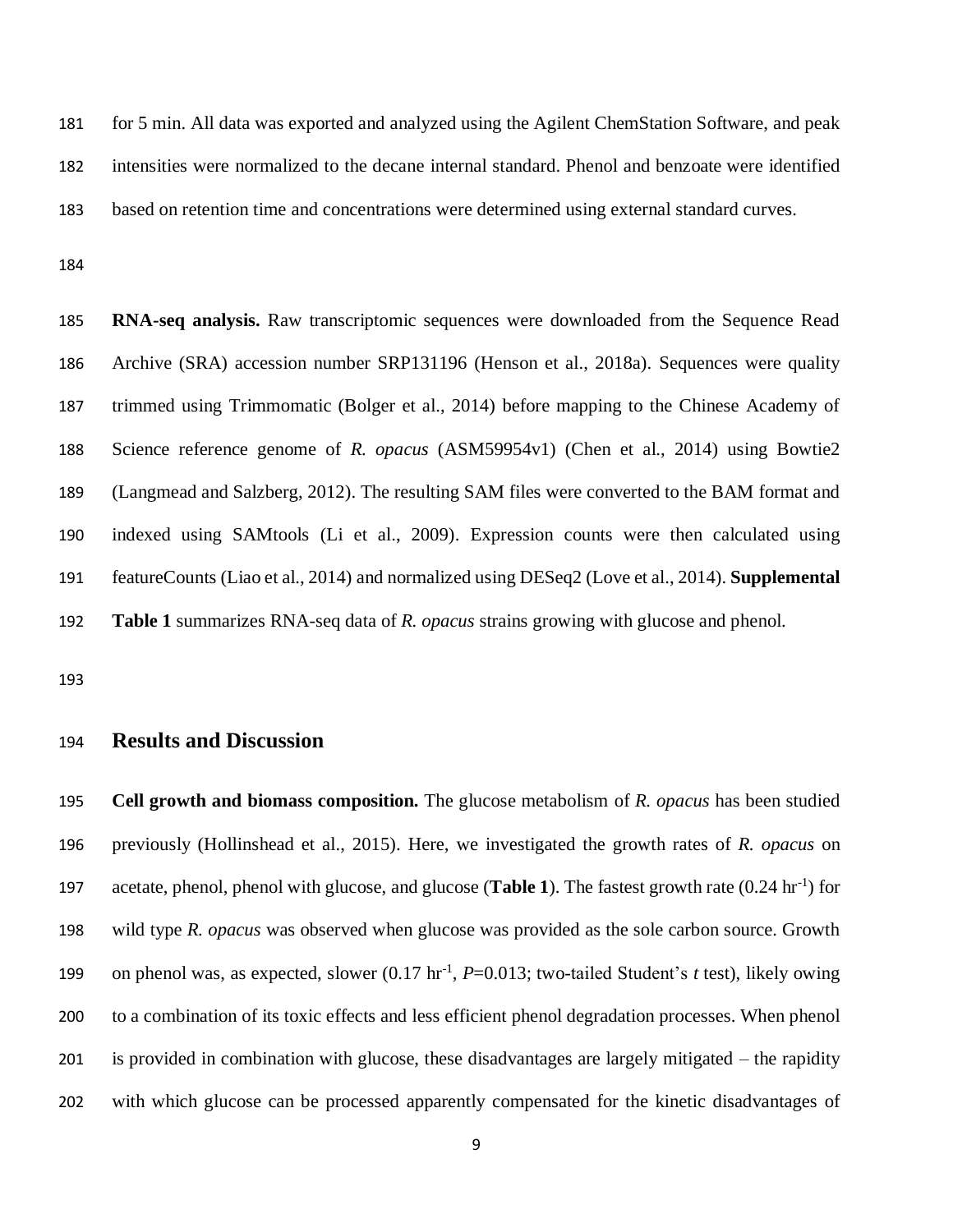phenol metabolism (e.g., requirement of gluconeogenesis), which allowed the cultures to grow nearly as quickly as the glucose-only case (*P*=0.46). Moreover, the co-utilization of both substrates produced more biomass at the end of the cultivations (*P*<0.01). Interestingly, acetate-fed cultures showed similar growth performance to phenol-fed cultures (*P*=0.65). The TCA cycle is the entering point of the central flux network for both acetate and phenol, but phenol utilization requires more conversion steps than acetate consumption. Therefore, the similar growth rates indicate that the β–ketoadipate pathway in *R. opacus* is as efficient as the acetate conversion route  $(\text{acetate} \rightarrow \text{acetyl-CoA}).$ 

212 **Table 1.** A summary of the growth rate, corresponding doubling times  $(t<sub>D</sub>)$ , and maximum **optical density of** *R. opacus* **on four different carbon substrates.** All data presented is the 214 average of biological triplicates  $\pm$  standard deviation.

| Carbon Substrate                 | Growth Rate $(hr^{-1})$ | $t_D(hr)$ | Maximum $OD_{600}$ |
|----------------------------------|-------------------------|-----------|--------------------|
| $2.0$ g/L Acetate                | $0.16 \pm 0.02$         | 4.30      | $1.08 \pm 0.001$   |
| $0.5$ g/L Phenol                 | $0.17 \pm 0.02$         | 4.10      | $0.82 \pm 0.02$    |
| 0.3 g/L Phenol + 1.0 g/L Glucose | $0.24 \pm 0.01$         | 2.96      | $1.53 \pm 0.01$    |
| $1.0$ g/L Glucose                | $0.25 \pm 0.02$         | 2.81      | $1.20 \pm 0.02$    |

 A biomass composition analysis was conducted on cultures grown in phenol, glucose, and a phenol-glucose mixture. The data from the phenol culture was used to modify the biomass equation in the metabolic flux model. **Figure 1A** shows the proteinogenic amino acid composition of *R. opacus* from three tested samples, where glutamate/glutamine and alanine were most abundant. Proteinogenic amino acid synthesis in *R. opacus* undergoes minimal changes when grown on different carbon sources. *R. opacus* is known to store high concentrations of lipids in late growth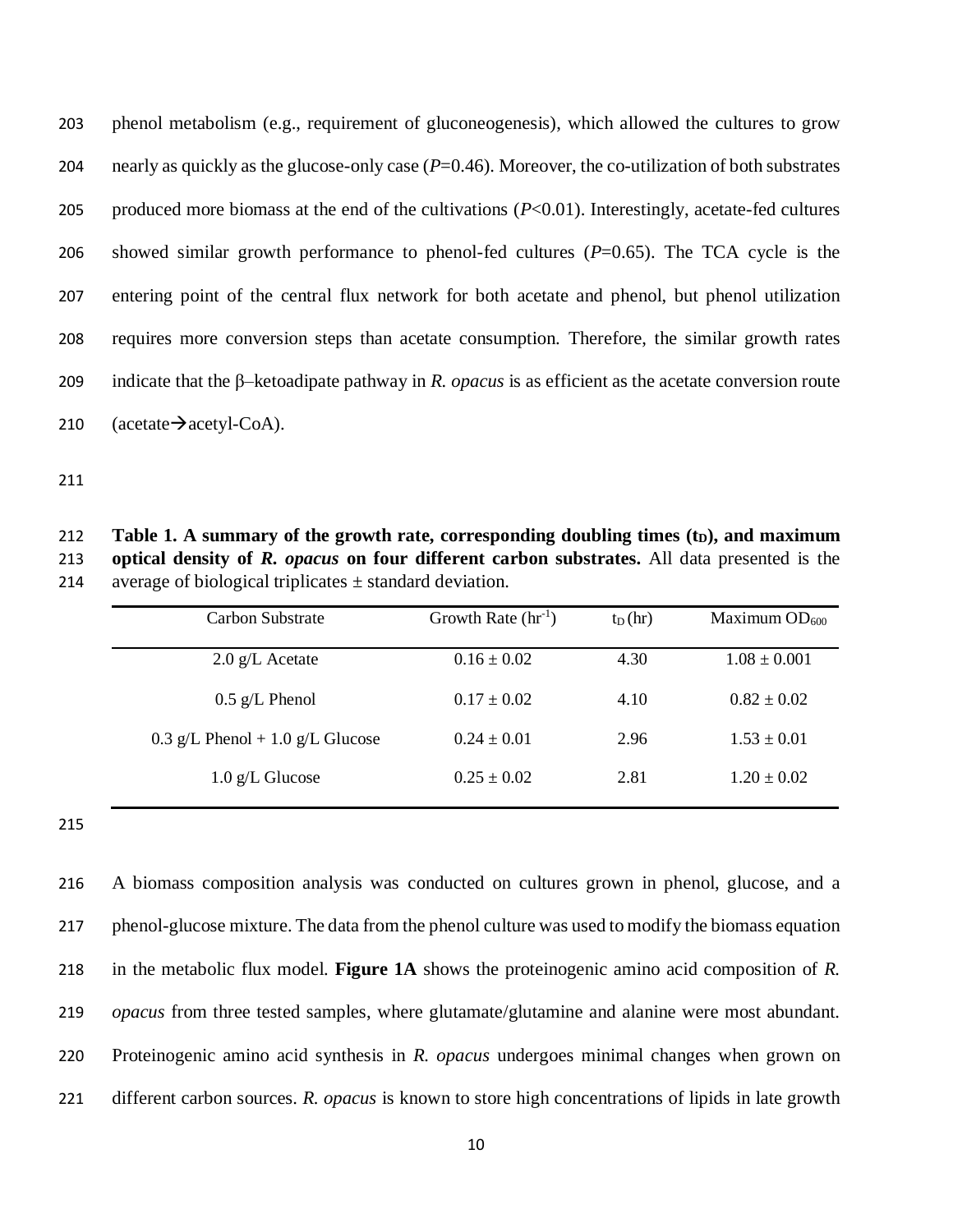phases, and reportedly can accumulate lipids up to 80% of its dry cell weight under low-nitrogen stress (Alvarez et al., 1996; Henson et al., 2018a). In the exponential growth phase when nitrogen is still available, ~0.3 g lipid per gram dry cell weight was accumulated in biomass samples. We further probed the fatty acid profiles of *R. opacus* when fed the three previously-described carbon sources with sufficient nitrogen (**Figure 1B**). In general, the most abundant fatty acid (in the form of acyl groups of lipids) is palmitic acid (16:0), accounting for approximately 30% of total lipid fatty acids. Compared to the model bacterium *E. coli*, *R. opacus* contains higher proportions of long-chain fatty acids (**Supplemental Figure 2**). Specifically, 47% of fatty acids in *R. opacus* were found to contain 17 carbons or more, whereas only 12% of fatty acids in *E. coli* have over 16 carbons (Neidhardt et al., 1990). Additionally, *R. opacus* natively produces C15 fatty acids and branched-chain fatty acids (BCFAs) containing 16, 17, and 18 carbon atoms. Unlike most Gram- positive bacteria and some engineered Gram-negative strains which only produce terminal BCFAs (Bentley et al., 2016; Jiang et al., 2015; Kaneda, 1966), *R. opacus*' BCFAs have internal branches, which are expected to produce biofuels with better cold-flow properties than terminally-branched fuels (Pond and Langworthy, 1987). The carbon source affected the abundance of some fatty acids. Notably, ~20% of the total fatty acids in phenol-fed culture were C18 BCFAs.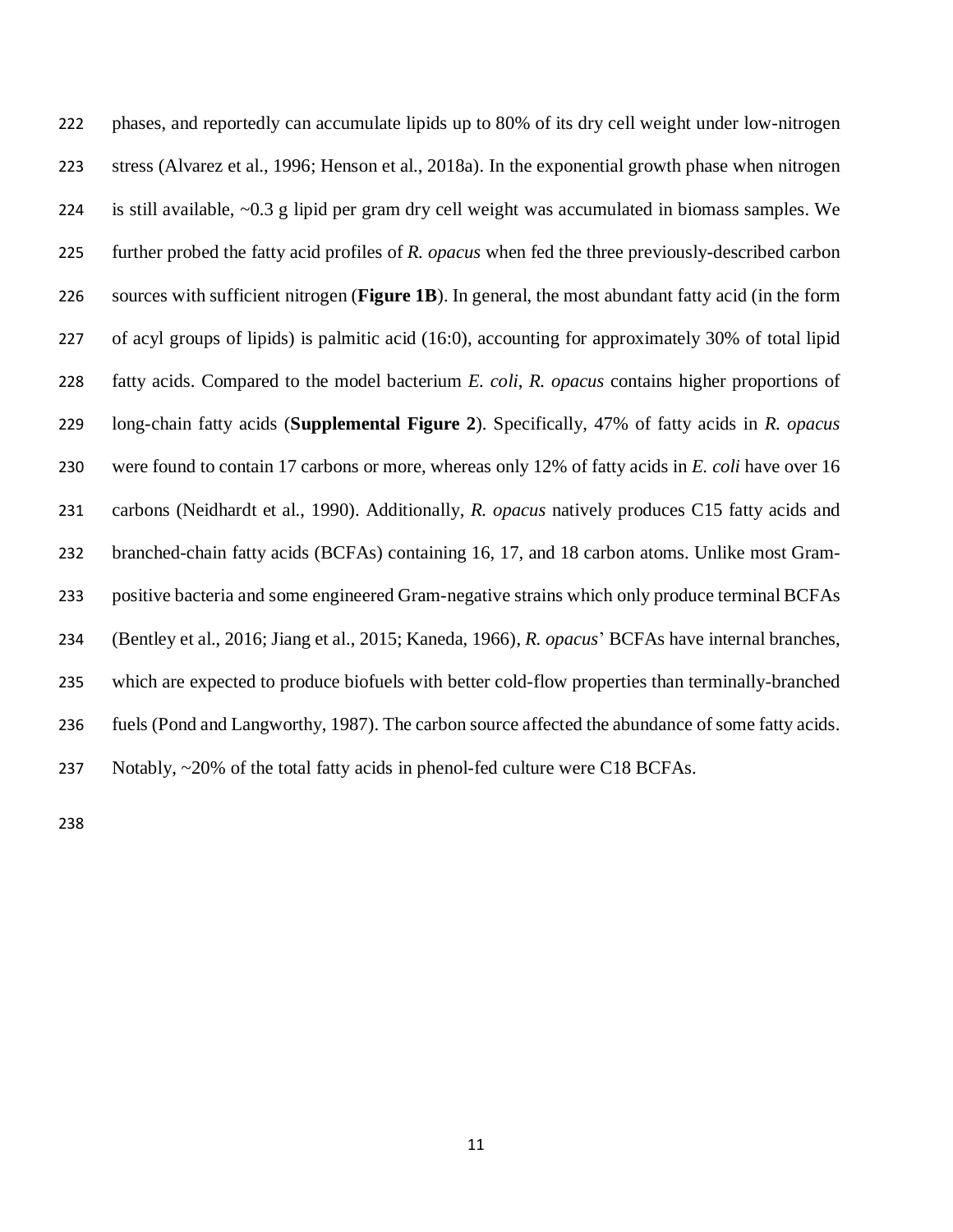

 **Figure 1. The distribution of amino acids (A) and fatty acids (B) in** *R. opacus* **with three different carbon sources.** Asx = aspartate/asparagine and Glx = glutamate/glutamine; fatty acids are denoted as carbon chain length: number of unsaturated bonds, with a B indicating branching. Error bars are estimates of technical uncertainty.

 **Phenol degradation via the β-ketoadipate pathway.** The enzymatic pathways to degrade aromatic substrates can be grouped into categories based on the position of bond cleavage (Fuchs et al., 2011). The KEGG annotation for *R. opacus* contains every gene for the meta cleavage of catechol, while one of the genes in the ortho pathway, 3-oxoadipate CoA-transferase, is unannotated. Both pathways begin with a two-component flavoprotein monooxygenase, phenol hydroxylase, which oxidizes the phenol ring to form catechol (**Figure 2**). Saa et al. studied this enzyme in *Rhodococcus erythropolis* and found that it can accept electrons from both NADH and NADPH to cleave O<sup>2</sup> molecules. However, phenol hydroxylase's affinity for NADH was measured to be 5-10 times greater than its affinity for NADPH (Saa et al., 2010). This may be an evolutionary adaptation to avoid competition for NADPH between phenol consumption and biomass formation. The ortho and meta pathways diverge with the ortho branch employing catechol-1,2-dioxygenase and the meta branch using catechol-2,3-dioxygenase. The intermediates in the ortho pathway include cis-cis muconic acid and β-ketoadipate, and its end products are acetyl-CoA and succinyl-CoA. In contrast, the meta pathway's intermediates include 2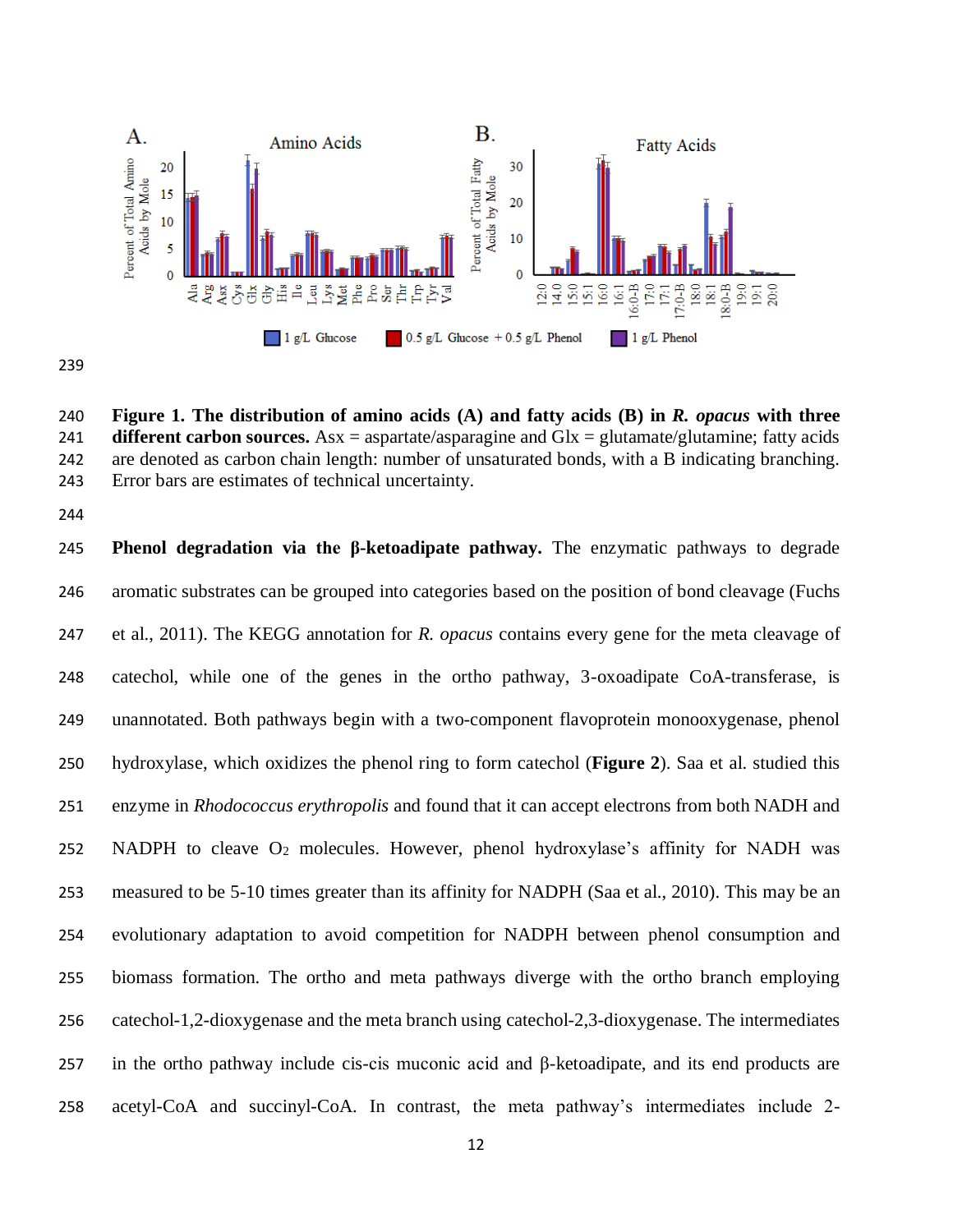hydroxymuconic semialdehyde, and its final products are pyruvate, formate, and acetyl-CoA (Sridevi et al., 2012). Meta-cleavage has been found in *Pseudomonas* species to degrade phenol and phenol derivatives (Kukor and Olsen, 1991). To determine which route is used by *R. opacus*, 262 we used  $1<sup>-13</sup>C$  phenol labeling (**Figure 2**). The symmetry of catechol results in two different alanine labeling patterns for each branch. In the ortho pathway, 50% of labeled carbon will end up 264 as the 4<sup>th</sup> position carbon of succinyl-CoA and the remaining 50% will occupy the  $1<sup>st</sup>$  position of acetyl-CoA. In the TCA cycle, succinyl-CoA is converted to succinate, another symmetric molecule. The reactions of cataplerosis, e.g., the phosphoenolpyruvate (PEP) carboxykinase-267 catalyzed reaction, release the  $4<sup>th</sup>$  position carbon as  $CO<sub>2</sub>$ , and convert the remaining 3-carbon fragment to pyruvate. The expected labeling pattern for pyruvate derived from the ortho branch is therefore 25% first-position labeled and 75% unlabeled. In contrast, the meta-cleavage will create pyruvate molecules with an even split between those labeled in the first and the second positions. Alanine's sole precursor is pyruvate, and thus pyruvate's labeling can be determined by measuring 272 alanine. Our analysis showed that  $\sim$ 23% of alanine was labeled only at the 1<sup>st</sup> position, and  $\sim$ 77% of alanine was unlabeled. This provides strong evidence that the ortho pathway is the exclusive route for phenol degradation. The labeling result is consistent with our previous gene knockout analyses (Henson et al., 2018a). Specifically, when muconate cycloisomerase, an ortho pathway enzyme, was disrupted, *R. opacus* was no longer able to grow on phenol. Additionally, proteomic 277 data from this species has shown that several enzymes in the ortho pathway were abundant during 278 aromatic metabolism (Xie et al., 2019). The missing ortho pathway reaction (3-oxoadipate  $\rightarrow$  3- oxoadipyl CoA) could be catalyzed by succinyl-CoA:3-ketoacid-CoA transferase (PD630\_RS25340 + PD630\_RS25345) (Yoneda et al., 2016). We also found that the presence of 281 low concentration formate  $(0.5 \text{ g/L})$  was inhibitory to cell growth, implying that the meta pathway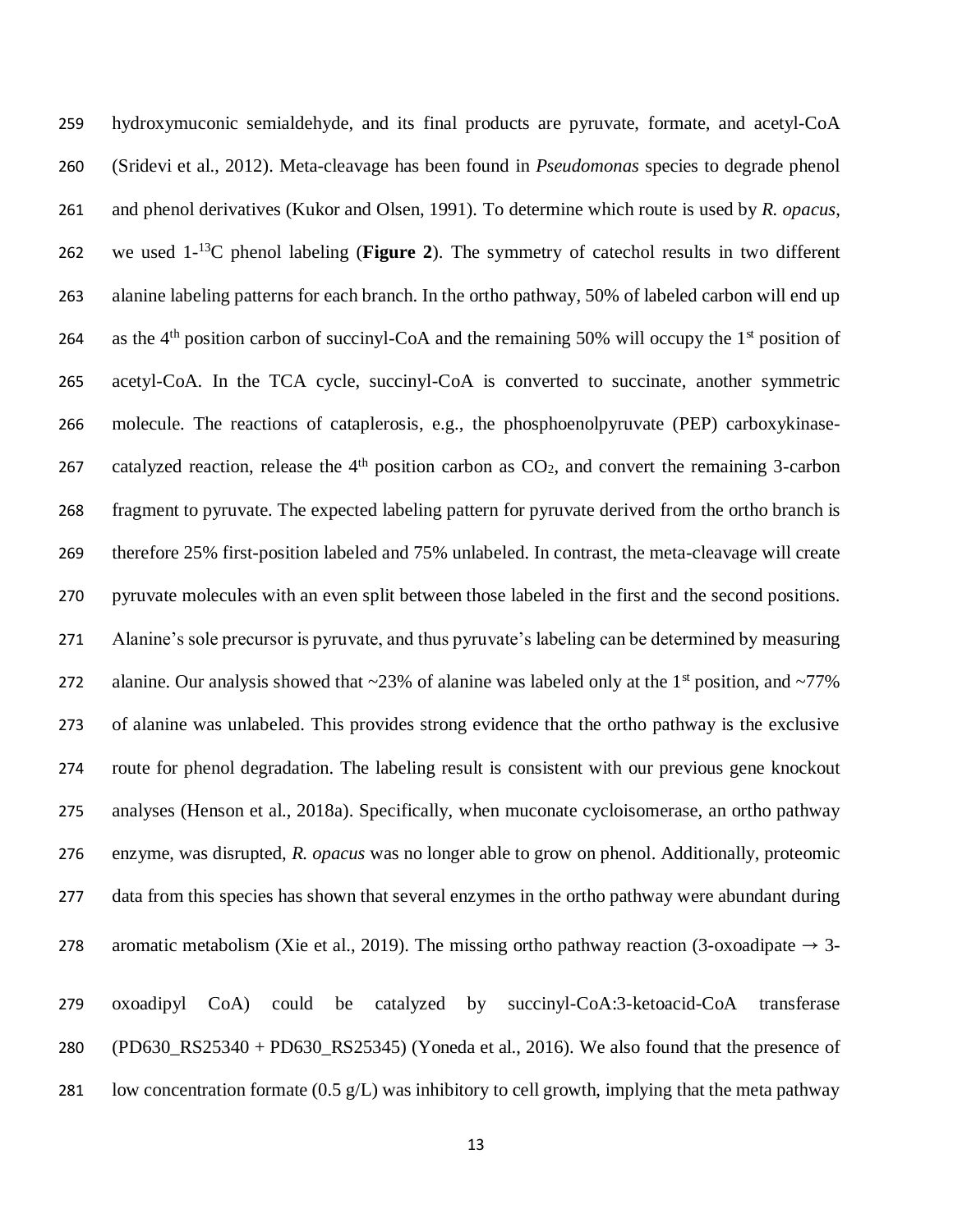with byproduct formate is unlikely to be beneficial for growth. It is worth noting that the genes coding the ortho pathway enzymes are found in two distinct clusters on the chromosome, while the genes for the meta pathway are scattered across the genome and two endogenous plasmids. All 285 these analyses prove the value of  ${}^{13}C$  tracing to delineate functional pathways and to fill the annotation gaps.



**Figure 2. 1-**<sup>13</sup>C phenol catabolism in *R. opacus* is through the ortho-cleavage. GC-MS data of 290 alanine gives labeling data for pyruvate. The  $[M-57]^+$  and  $[M-85]^+$  fragments were used to determine the labeling of each carbon of pyruvate. The labeling of pyruvate closely matches the expected labeling for phenol catabolism through the ortho branch. A detailed tracing is shown in **Supplemental Figure 1**.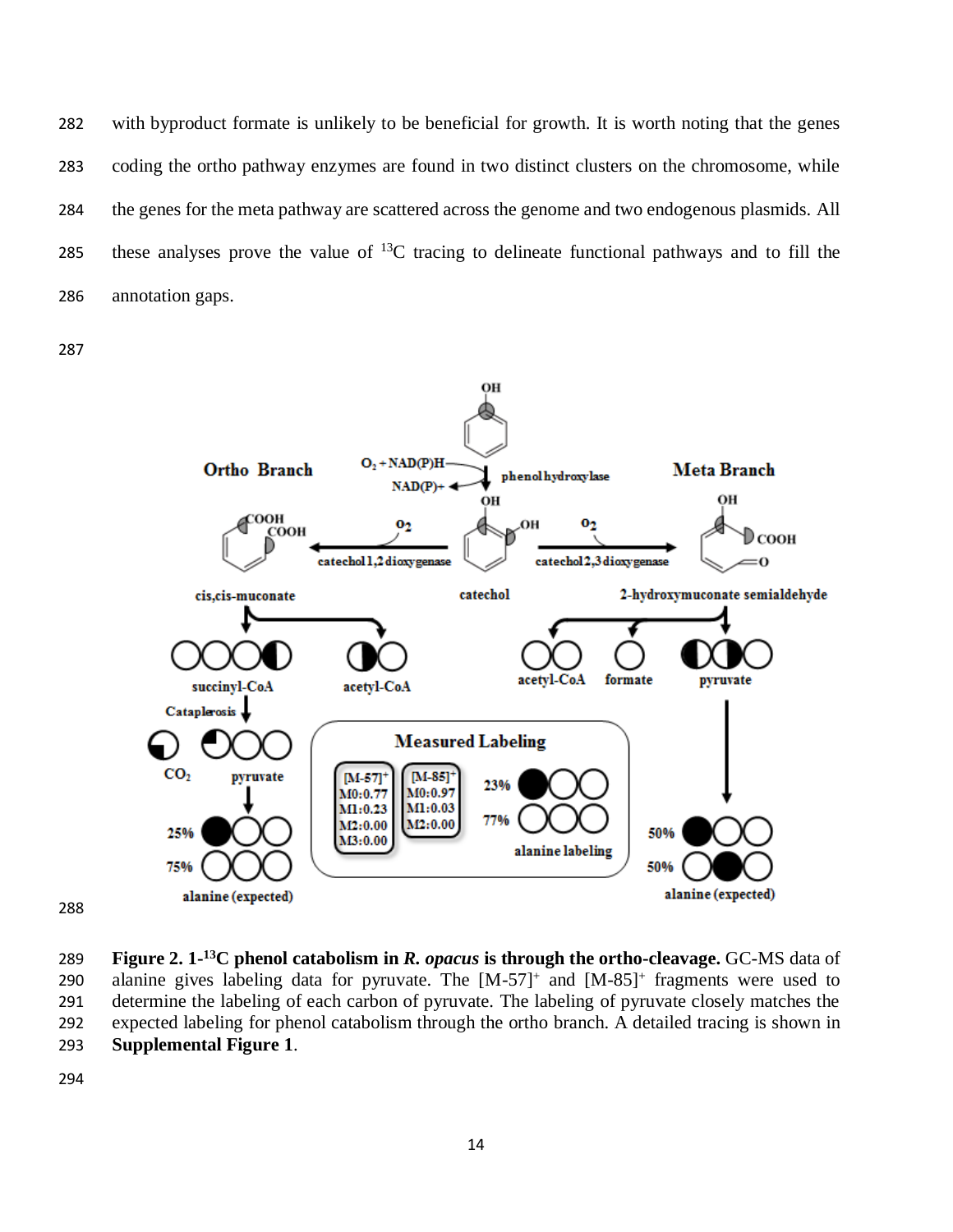*R. opacus* **flux map.** <sup>13</sup>C-MFA was performed to comprehensively investigate *R. opacus*' phenol metabolism (**Figure 3A**). The metabolic model had 71 reactions and 33 independent parameters, and was constrained by 174 independent mass isotopomer measurements, resulting in 141 degrees of freedom. Amino acid labeling data with 0.75 mol % measurement error from parallel tracer 299 experiments  $(1^{-13}C$  Phenol and  $2.6^{-13}C$  Phenol) was used to generate the flux map. The SSR (sum of square residuals) for the presented fit was 119.4, which is inside the 90% confidence bounds for the SSR [114.6 169.7]. Experimentally, the rate of phenol uptake (i.e., the amount of phenol entering the central metabolism per cell mass within a given time) at exponential phase was measured to be 2.3 mmol/hr/g dry cell weight (**Supplemental Figure 3**). <sup>13</sup>C-MFA shows that per 304 100 mmol of phenol consumed  $\sim$ 2 mmol extracellular overflow metabolites (i.e., succinate),  $\sim$ 370 305 mmol CO<sub>2</sub>, and  $\sim$  220 mmol C of biomass ( $\sim$  4.7 g) are produced, resulting in a  $\sim$  50% yield of biomass from phenol (**Figure 3A**).

 The TCA cycle of *R. opacus* in phenol culture has very high fluxes to sustain aerobic growth. The citrate entrance node has a relative flux over 100, which is much higher than reported fluxes in glucose-fed *E. coli* (Crown et al., 2015). The direct infusion of succinyl-CoA from phenol degradation drives high fluxes through succinyl-CoA ligase, succinate dehydrogenase, and fumarate hydratase in the TCA cycle and causes succinate overflow (**Supplemental Figure 4)**. In 312 the supernatant,  $\alpha$ -ketoglutarate could also be detected while acetate secretion was not observed. The overflow of the TCA cycle works to balance excessive succinyl-CoA flux from phenol degradation. In contrast, excessive acetyl-CoA (i.e, not forming citrate in the TCA cycle) enters into biomass pools (lipid and amino acids). Further, the glyoxylate shunt is measurable, offering an alternative route for acetyl-CoA consumption. On the other hand, several anaplerotic reactions are also active to direct flux outside the TCA cycle (note: the confidence intervals of these fluxes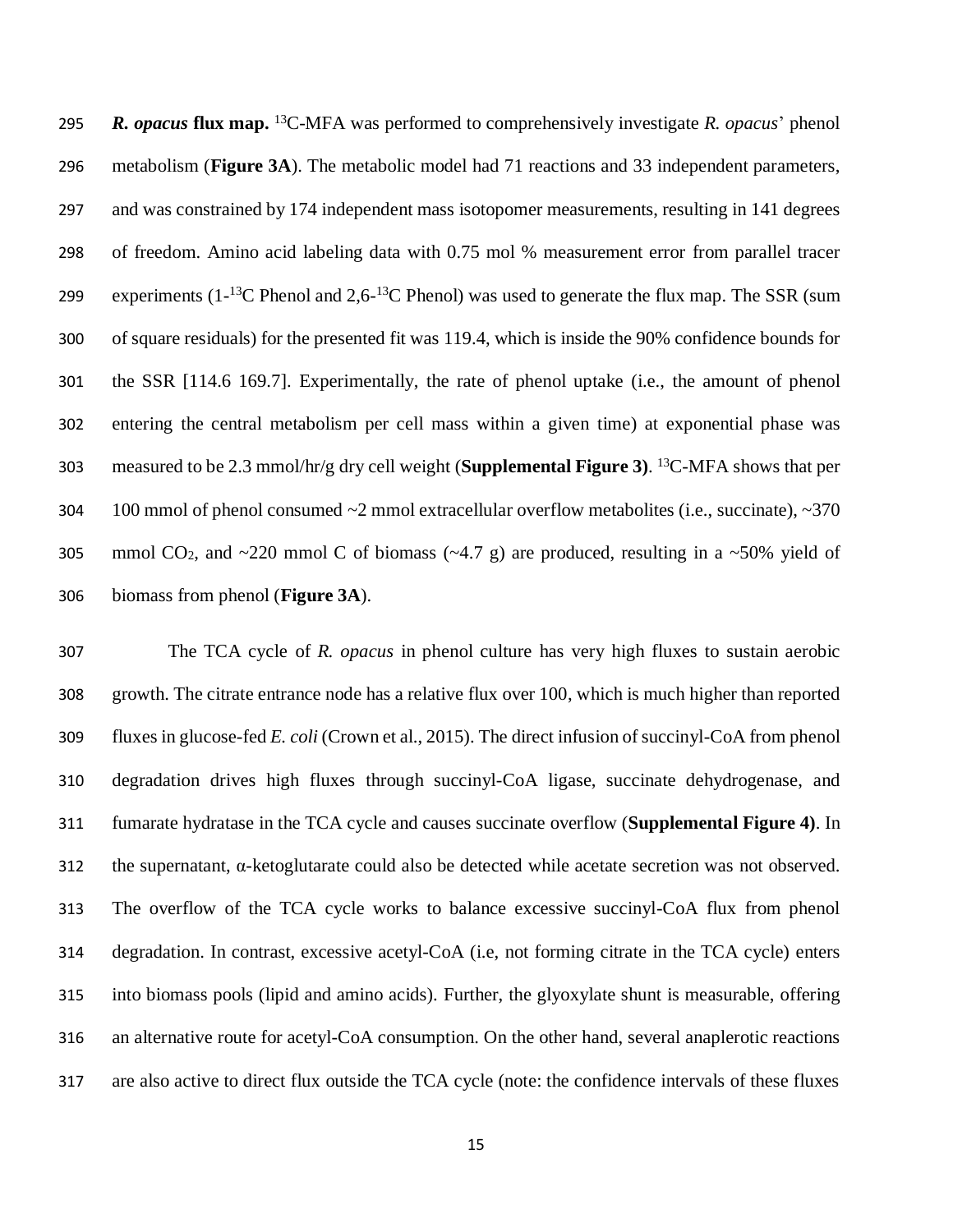are relatively wide due to limited labeling resolution). For instance, the malic enzyme is active to 319 pump the TCA fluxes for pyruvate synthesis. Moreover, both  ${}^{13}$ C-MFA and gene expression data identified the GTP-dependent PEP carboxykinase (PD630\_RS08140) as the driving force for gluconeogenesis (OAC→PEP) and flux towards the upper pathways (the EDP and the pentose phosphate pathways). Interestingly, the model shows that the EDP, operating in reverse, can serve as a secondary route to the upper pathways. Fluxes in the upper pathways of phenol-fed cultures are small and primarily used for biomass synthesis.

To offer a deeper understanding of *R. opacus* flux network optimality, the <sup>13</sup>C-MFA model was compared to flux balance analysis using five different objective functions (**Supplemental Figure 5**) (Schuetz et al., 2007). Based on the SSRs between the MFA fluxes and FBA fluxes, the metabolism of *R. opacus* is most closely optimized to maximize the production of energy molecules rather than the production of biomass or fatty acids or the minimization of enzyme use 330 (**Supplemental Figure 6**). The high TCA cycle fluxes elucidated by <sup>13</sup>C-MFA facilitate NADH, and subsequently ATP production. The elevated priority of energy molecules is the tradeoff against biomass growth with stress inducing aromatic substrates. Moreover, *R. opacus* flux topology does not gear towards minimal usage of enzymes, allowing for metabolic flexibility to utilize unconventional substrates.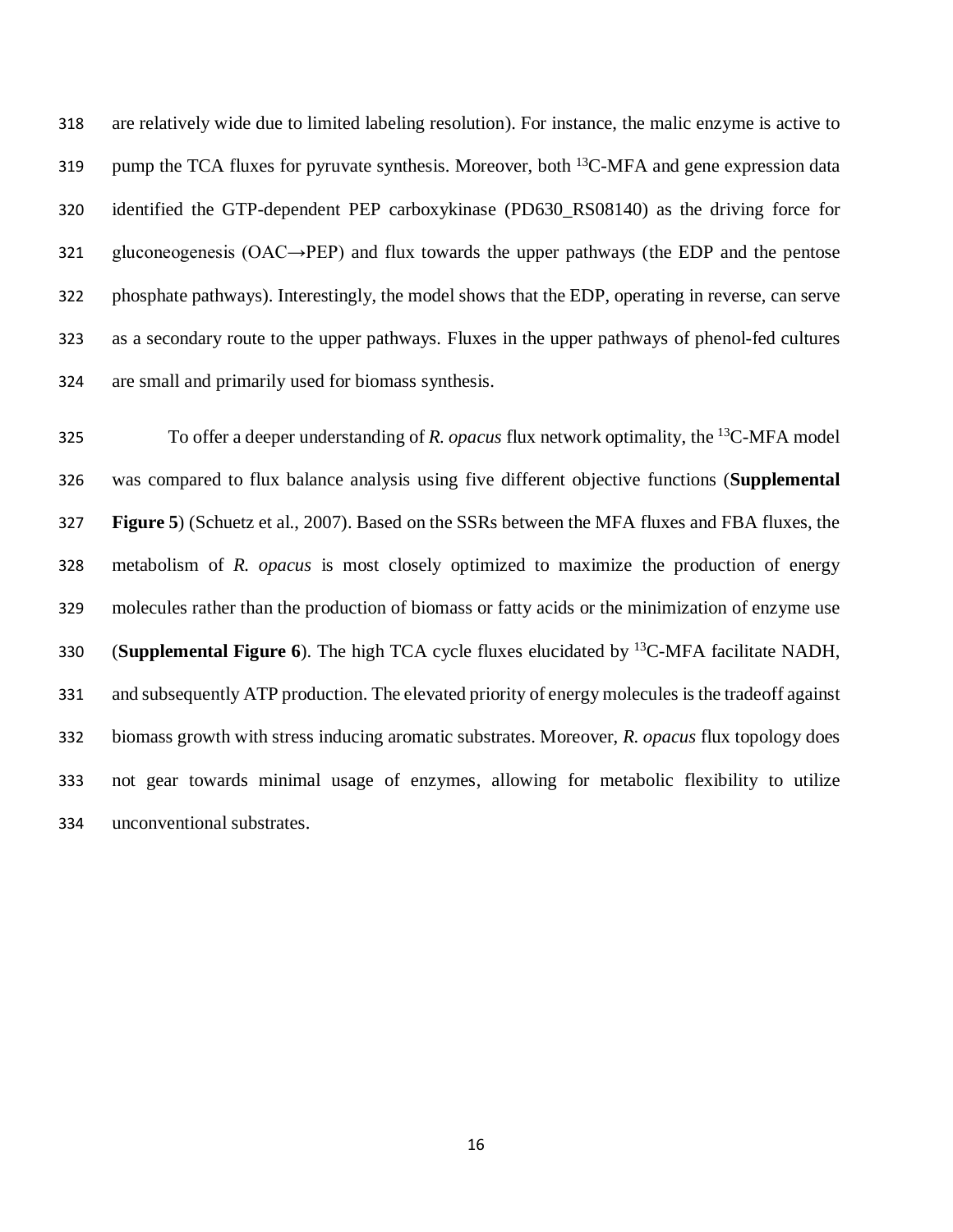

 **Figure 3. Flux and transcriptional analyses of** *R. opacus* **strains.** (A) *R. opacus* PD630's flux map when phenol is the sole carbon source. The flux values are relative flux distributions based on 100 mmol of phenol consumed by the cell to generate 100 mmol of influx toward both acetyl- CoA and succinyl-CoA. Arrow color corresponds to the relative gene expression levels of the enzyme that catalyzes the reaction (yellow/orange=low and green/blue=high). Arrow size corresponds to relative flux. White arrows are fluxes to biomass formation. The dashed red arrow is flux out of the cell. (B) The major sources and sinks of NADH, NADPH, and ATP in *R. opacus*'s phenol metabolism (note: pyruvate dehydrogenase reaction was lumped with the EMP pathway). (C) The transcript levels from wild type and an adapted strain (PVHG6) *R. opacus* grown on glucose or phenol were compared for the following metabolisms: TCA cycle, anaplerotic pathways, the glyoxylate shunt, the EDP, the EMP pathway, the pentose phosphate pathway, transhydrogenation, and phenol consumption (Henson et al., 2018a).

 **Cofactor balance and energy metabolism.** Phenol metabolism carries very low fluxes through 351 the oxidative pentose phosphate pathway, which is the major NADPH source for common glucose-utilizing microbes (such as *E. coli*). Instead, significant TCA fluxes are responsible for generating

large amounts of NADH, NADPH, and ATP (**Figure 3B**). Unlike NADPH, which is primarily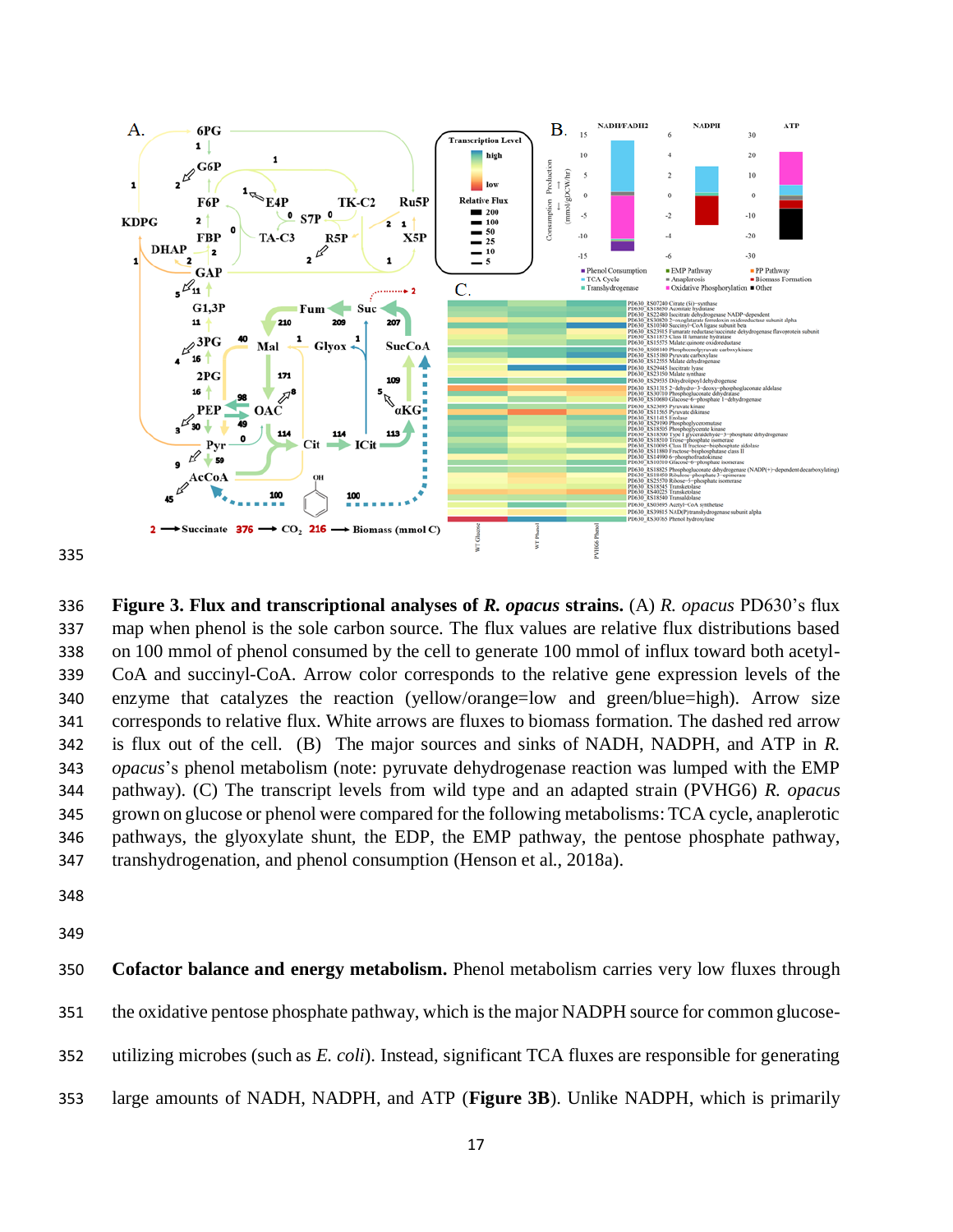consumed in the formation of biomass, NADH is used for the oxidation of phenol to catechol and the production of ATP. *R. opacus* can use NAD-dependent malic enzyme (PD630\_RS12555, EC 1.1.1.38), but lacks NADP-dependent malic enzyme (EC 1.1.1.40). Consequently, most NADPH generation occurs in the TCA cycle by NADPH-dependent isocitrate dehydrogenase (PD630\_RS13780), which explains the necessity to maintain high flux through the TCA cycle. A search of *R. opacus*'s genome identified NAD(P) transhydrogenase subunit alpha (PD630\_RS39815). The transhydrogenase might further fine-tune the cofactor balance. On the other hand, ATP can be generated directly by the TCA cycle (as GTP) and indirectly through oxidative phosphorylation. ATP is needed mainly for biomass formation (in particular for lipid synthesis) and other cellular processes (e.g., cell maintenance, substrate active transport, and gluconeogenesis). Additionally, we calculated the intracellular energy charge based on LC-MS measurements to determine the relative concentrations of ATP, ADP, and AMP (*Energy Charge* 

366 = 
$$
\frac{[ATP] + \frac{1}{2}[ADP]}{[ATP] + [ADP] + [AMP]}
$$
 (Supplemental Figure 7). Phenol-fed cultures have an energy

 charge of ~0.9, indicating that the concentration of ATP is much greater than that of ADP and AMP combined. Glucose-fed cultures have a comparable energy charge (~0.85). An explanation for this similarity is that, during aerobic growth, the NADH synthesized from either substrate can be effectively used via oxidative phosphorylation to generate ATP (**Figure 3B**). These results along with FBA results demonstrate that *R. opacus* has sufficient energy carrying molecules to support the production of high energy biofuels from different feedstocks.

 **RNA-seq analysis of flux network.** RNA-seq was used to compare transcriptional regulation between conditions (**Figure 3, Supplemental Table 1**). It is important to note that while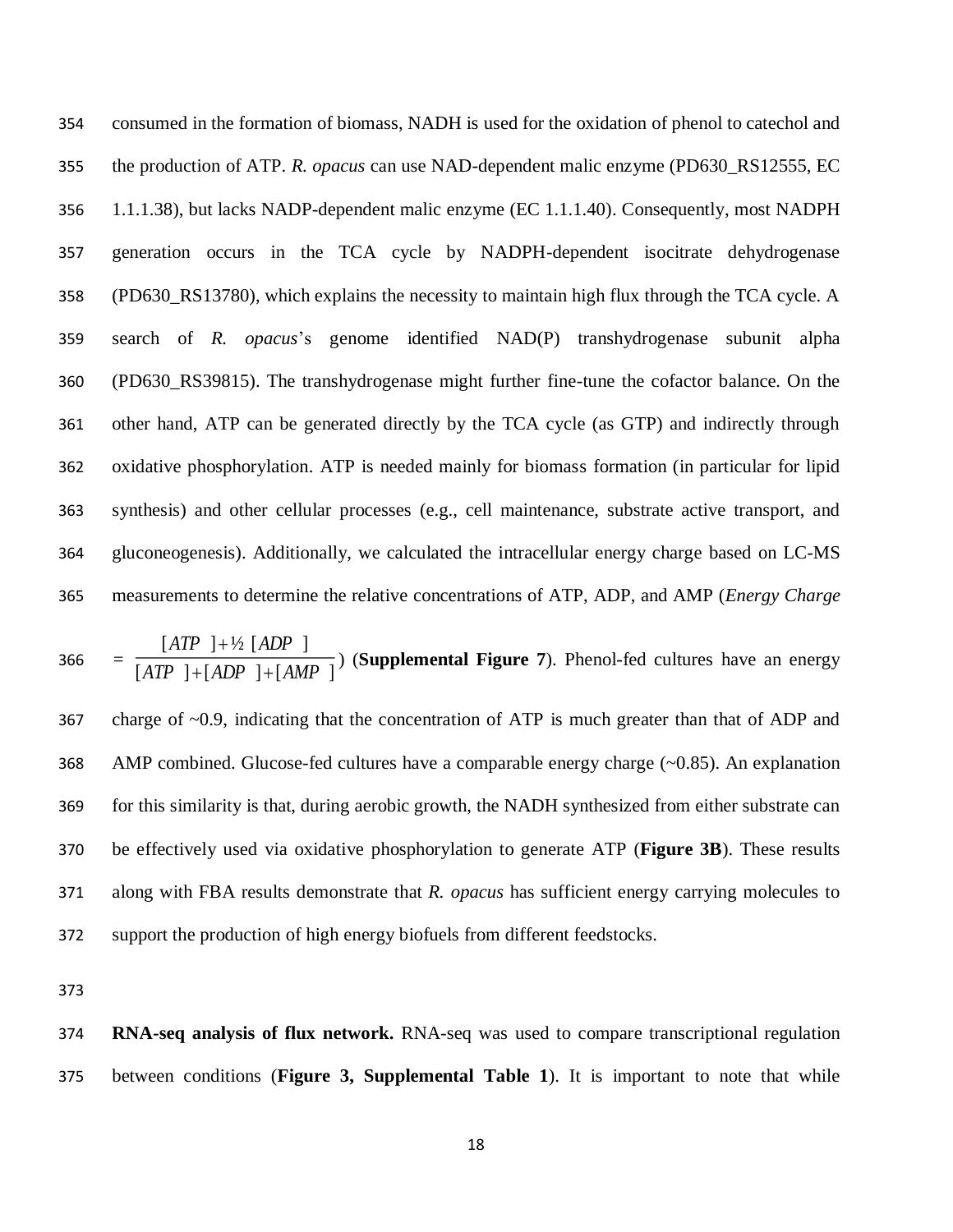transcriptomics can illuminate how genes are regulated, it does not strictly correlate to enzyme activities or flux values due to variations in translational rate and allosteric regulation. Using data generated in the previous report, we compared the transcription levels of central pathway enzymes in glucose- and phenol-fed cultures of wild type *R. opacus* and *R. opacus* PVHG6, a mutant strain which was adaptively evolved for improved growth on a mixture of aromatic compounds (**Figure 3C**) (Henson et al., 2018a). When consuming glucose, *R. opacus* expressed phenol hydroxylase at low levels, while its key enzymes for glycolysis are mostly highly expressed. During phenol utilization, *R. opacus*' isocitrate lyase (PD630\_RS29445) was highly expressed, but the glyoxylate shunt flux was low.

 Gluconeogenesis, which is required when phenol is the sole carbon source, is typically thought to 386 occur through the EMP pathway operating in reverse. However, the  $^{13}$ C-MFA model suggests that the EDP enzymes (in the reverse direction) also play a role in *R. opacus*. Transcriptomic data was used to investigate this finding. Despite its low transcription levels in glucose cultures, the EDP was found to be the main route for glucose consumption in *R. opacus* (Hollinshead et al., 2015). The EDP has comparable transcription levels in phenol-fed cultures and glucose cultures, and this suggests that it is active in the reverse direction when phenol is the carbon source. When running in reverse, the EMP pathway uses most of the same enzymes as it does when it runs forward, with the exception of conversion between FBP to F6P and pyruvate to phosphoenolpyruvate (PEP). In the glycolytic direction, F6P is converted to FBP by 6-phosphofructokinase (PD630\_RS14990); 395 in the gluconeogenic direction,  $FBP \rightarrow F6P$  occurs via fructose-1,6-bisphosphatase (PD630\_RS11880). Interestingly, the number of transcripts of fructose-1,6-bisphosphatase is lower in phenol cultures than in glucose cultures (**Supplemental Table 1**), implying fructose-1,6- bisphosphatase activity is reduced during phenol metabolism. Additionally, the gene encoding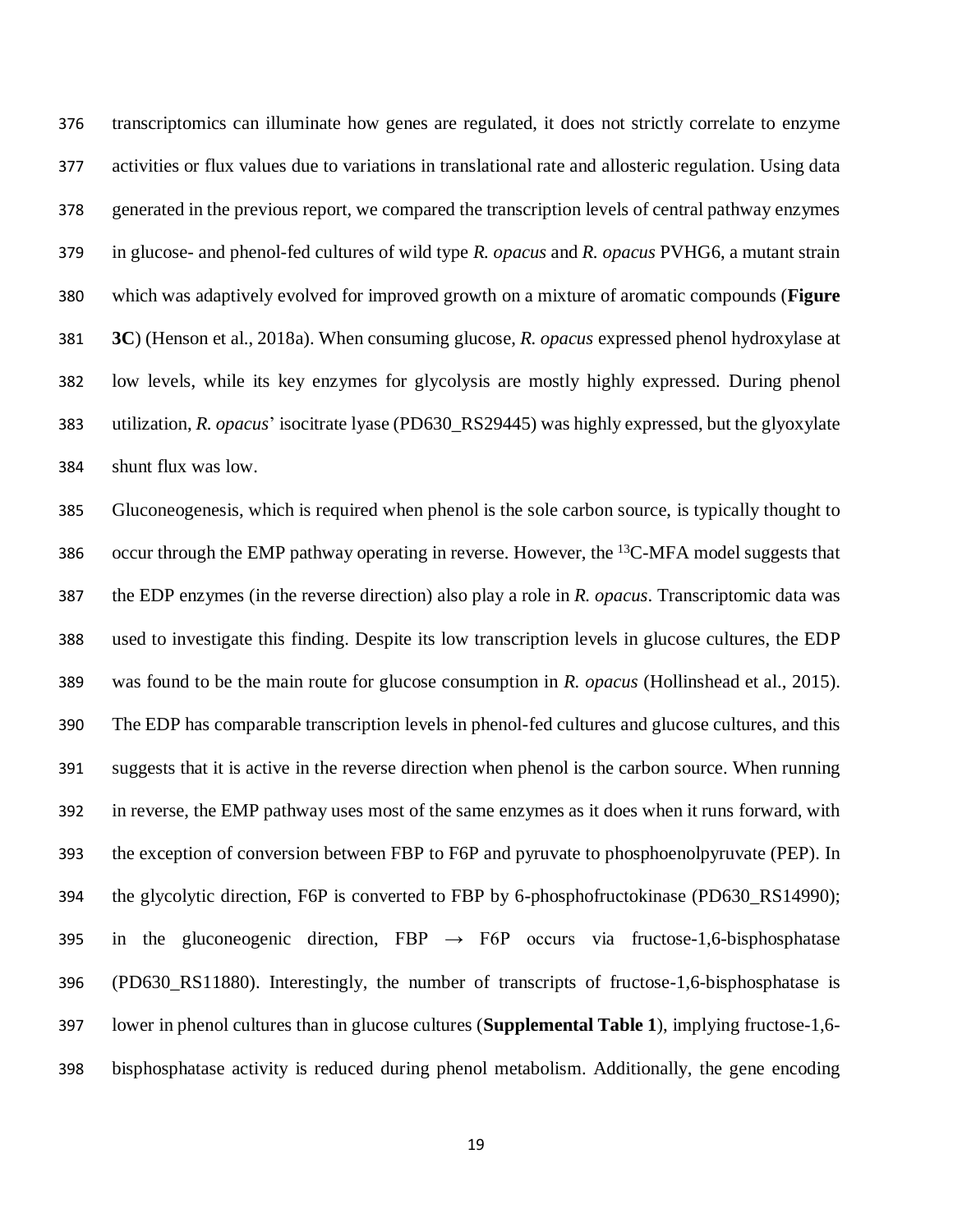399 pyruvate dikinase (PD630 RS11565, pyruvate  $\rightarrow$  PEP) has very low expression levels during phenol metabolism. Therefore, the anaplerotic reaction via phosphoenolpyruvate carboxykinase 401 (PD630\_RS08140, oxaloacetate  $\rightarrow$  PEP) is indispensable for supporting gluconeogenic fluxes. Intriguingly, the aromatic mixture adapted strain, PVHG6, was found to express pyruvate dikinase and succinyl-CoA ligase at higher rates than the wild type in phenol culture, which may facilitate aromatic utilization and tolerance.

 **Pulse-Trace labeling and metabolite pool measurement.** The gluconeogenesis pathways were 407 further investigated with a <sup>13</sup>C-pulse experiment (**Figure 4A, 4B, Supplemental Figure 8**). 408 Conceptually, metabolites with the highest flux are expected to incorporate  $^{13}$ C carbon most rapidly. The labeling order of glycolysis metabolites observed in phenol-fed cultures is the reverse of that in glucose-fed metabolism: phosphoenolpyruvate (PEP) was labeled first followed closely by 3-phosphoglycerate (3PG). Fructose-bis-phosphate (FBP) was found to be labeled significantly faster than fructose-6-phosphate (F6P) (*P*=0.03). This may be due to a combination of the thermodynamic barrier between FBP and F6P (i.e., reaction Gibbs free energy favors flux from F6P to FBP), the small pool size of FBP (**Figure 4C)**, and the low transcription levels of fructose-1,6-bisphosphatase (**Figure 3C, Supplemental Table 1**).

 The intracellular metabolite concentrations, or pool sizes, were measured for *R. opacus* cultures grown on glucose and phenol at stationary and exponential time points **(Figure 4C**). Cells growing exponentially on phenol have very high quantities of TCA cycle intermediates. However, their intracellular concentrations of fructose-bis-phosphate (FBP), dihydroxyacetone phosphate (DHAP), and glyceraldehyde-3-phosphate (GAP) are at minimum 10-fold lower than those of *E. coli*. This offers thermodynamic evidence for high TCA cycle fluxes paired with low reverse EDP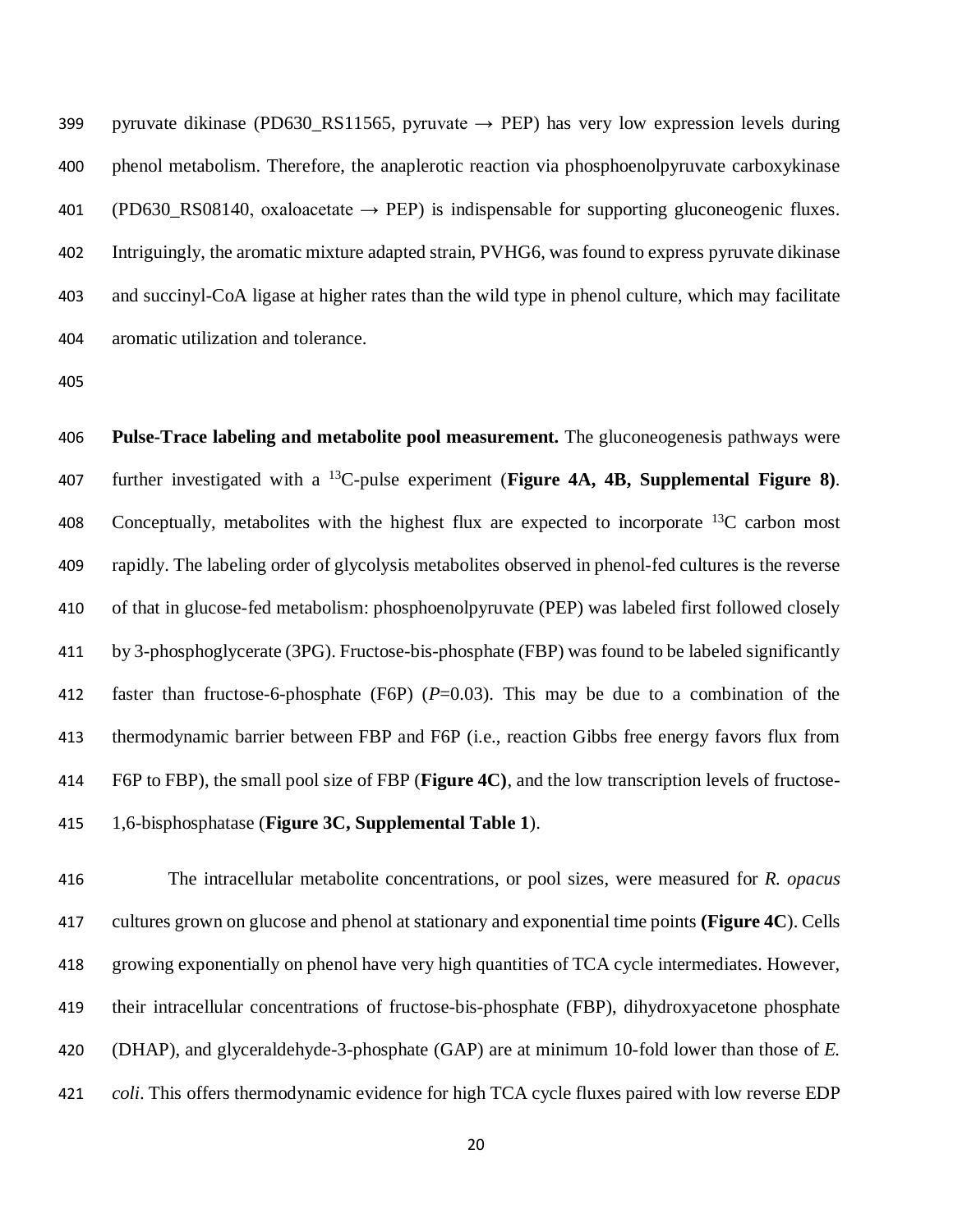and gluconeogenic fluxes. Compared to glucose-fed *E.coli*, phenol-fed *R. opacus* has relatively low citrate concentrations. This may be the result of a highly active isocitrate dehydrogenase, an enzyme needed for both αKG and NADPH production. Also, *R. opacus* has relatively high 425 concentrations of  $\alpha$ -ketoglutarate ( $\alpha$ KG), especially during exponential growth. An explanation is that succinyl-CoA/succinate accumulation from phenol degradation inhibits α-ketoglutarate 427 dehydrogenase ( $\alpha$ KG  $\rightarrow$  succinyl-CoA), leading to excess amounts of  $\alpha$ KG (note: both succinate and αKG were detected in the supernatant). Therefore, succinyl-CoA is likely a bottleneck node causing metabolite overflow during phenol metabolism.

- 
- 

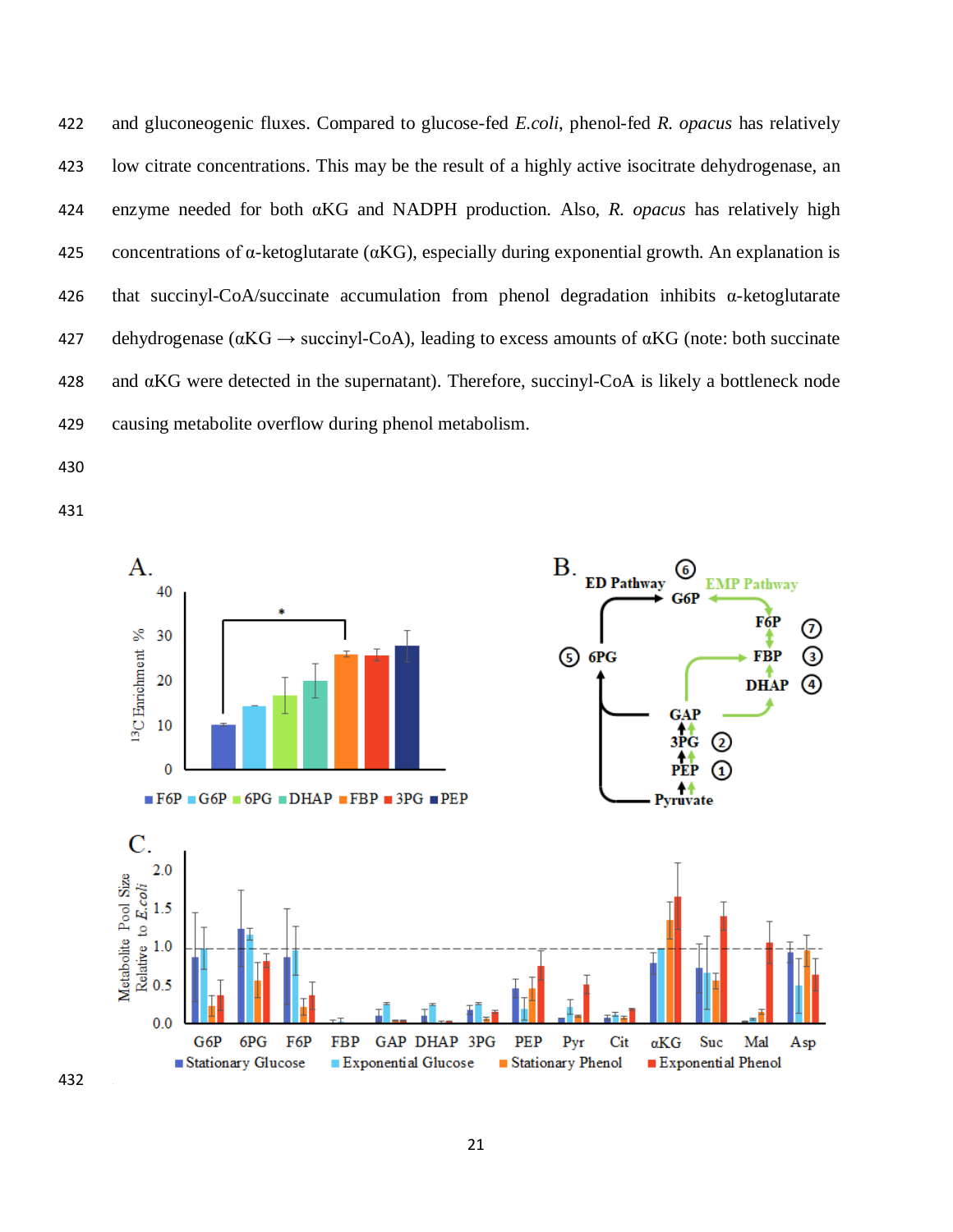**Figure 4. Dynamic labeling and metabolite pool size measurement.** (A) Pulse-trace labeling 434 data from cultures that were quenched within one minute after  $^{13}$ C phenol was added. Asterisk (\*) 435 indicates that the difference between F6P and FBP values is statistically significant ( $P < 0.05$ , one mean, two-tailed Student's t-test). (B) A simplified metabolic map of the ED and EMP pathways annotated with 1 being the fastest labeled metabolite and 7 being the slowest. (C) Intracellular metabolite concentrations relative to those in glucose-fed *E. coli* (used as internal standards).

 **Phenol co-utilization with other substrates.** Industrial applications of *R. opacus* will require growth on lignin hydrolysates, which contain a heterogeneous mixture of compounds (Beckham et al., 2016). Notably, *R. opacus* can consume aromatic compounds simultaneously with glucose without exhibiting catabolite repression (Hollinshead et al., 2015). However, it was found that *R. opacus* consumes some aromatic compounds sequentially, rather than concurrently (Henson et al., 2018a). Here we further investigated co-metabolism of phenol with competing substrates (glucose, acetate, succinate, and benzoate) (**Figure 5A, 5B, 5C**). Our findings for phenol-glucose cultures are consistent with the previous report, finding no interaction between the two substrates. A separate study observed that phenol degradation enzyme transcripts in *Rhodococcus erythropolis* CCM2595 were downregulated in the presence of succinate (Szőköl et al., 2014). Yet, when phenol and succinate were co-fed in our experiment, phenol was dominantly used (>90% of carbon originated from phenol). Since phenol metabolism produces excessive succinate, *R. opacus* may repress the utilization of external succinate in order to preferentially consume the toxic compound. Similarly, *R. opacus* can co-utilize phenol and acetate, and phenol is preferred (~70% of proteinogenic carbon originated from phenol). On the other hand, benzoate was found to be utilized faster than phenol (**Figure 5B**, **5C**).

 Three experiments were performed to elucidate the interaction of phenol and benzoate. In the first experiment, amino acid labeling was used to quantify the relative uptake rate between benzoate and phenol (**Figure 5B**). We found that the ratio of benzoate/phenol uptake rate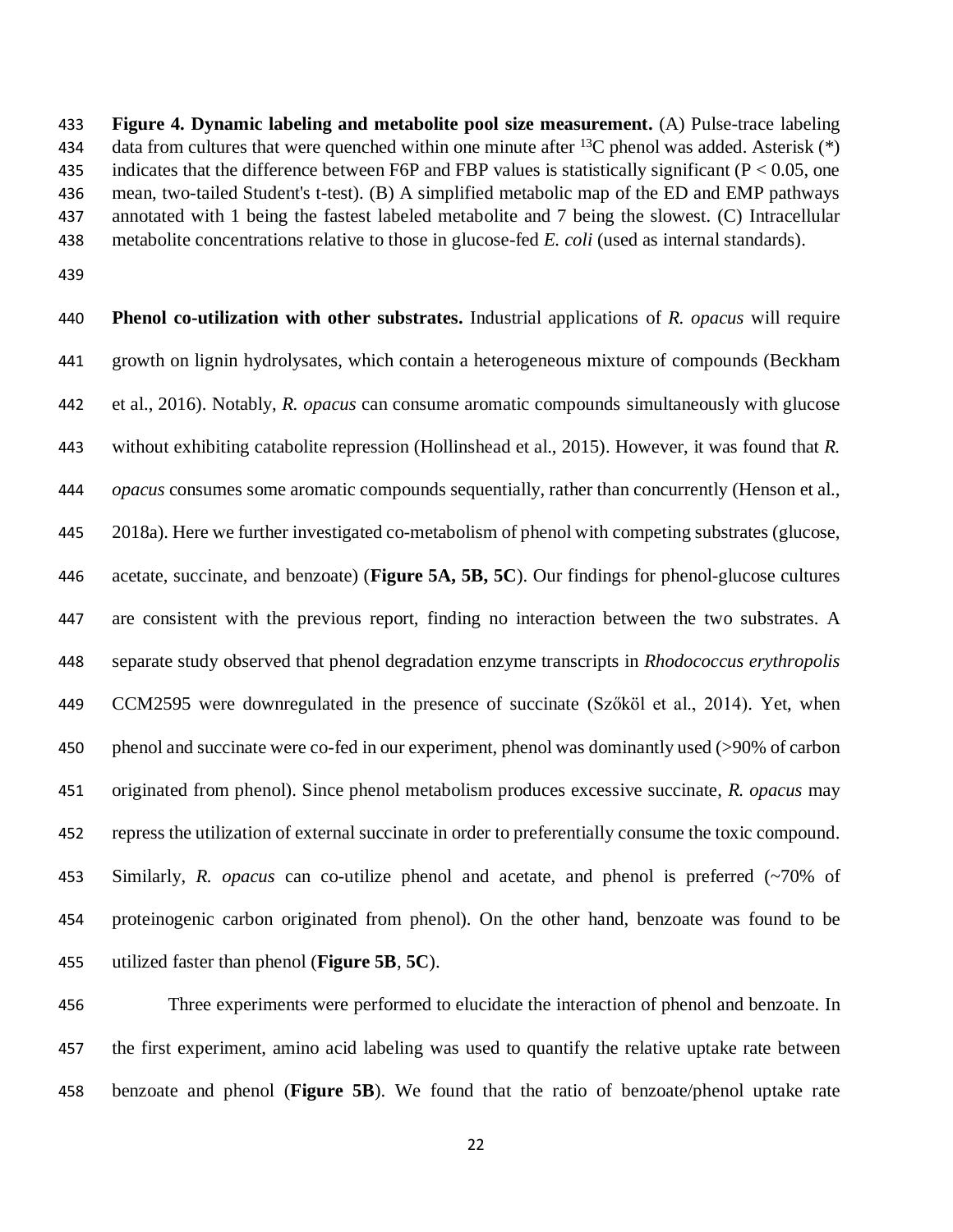459 (calculated via  $^{13}$ C labeling data) during early growth phase showed a linear relation to the concentration ratio of the two substrates in the media (**Supplemental Figure 9**). When cells grew in media containing equal moles of fully labeled phenol and unlabeled benzoate, the proteinogenic 462 amino acids contained  $\sim$ 90% <sup>12</sup>C carbon from benzoate. This result indicates that the wild type strain consumes both substrates, but its benzoate utilization is much faster than its phenol utilization. The second experiment examined how the concentrations of benzoate and phenol in the media decreased over time (**Figure 5C)**. We validated that benzoate serves as the main carbon source when both benzoate and phenol are present: phenol was consumed slowly in the presence of benzoate, and its consumption increased once benzoate was nearly exhausted. Lastly, a benzoate pulse was given into fully-labeled phenol-fed, exponentially growing cultures to investigate the rate at which unlabeled benzoate enters into the central metabolism of *R. opacus* (**Figure 5D**). To consider contribution of CO<sup>2</sup> fixation to the unlabeled carbon percentage (Hollinshead et al., 2015), we included no-pulse controls with which the benzoate-pulsed cultures were compared (using one mean, two-tailed Student's t-test). When the phenol growing *R. opacus* was quenched within 20 seconds of a benzoate pulse, little amount of carbon from benzoate had entered the 474 central metabolism (e.g., *P* values = 0.11 for  $\alpha$ KG). In contrast, at 10 minutes, a significant amount 475 of carbon had been incorporated into central metabolites from the added benzoate ( $P < 0.05$  for αKG, PEP, and G6P), which indicate phenol catabolism in *R. opacus* could be quickly shifted to benzoate utilization without long lag phase.

 The downstream products of phenol are acetyl-CoA and succinyl-CoA. To investigate how these two substrates interact, we grew *R. opacus* in media containing fully labeled acetate and unlabeled succinate (1 g/L each) (**Figure 5E**). We hypothesized that acetate would be preferred over succinate since succinate is not fully consumed in phenol metabolism. GC-MS measurements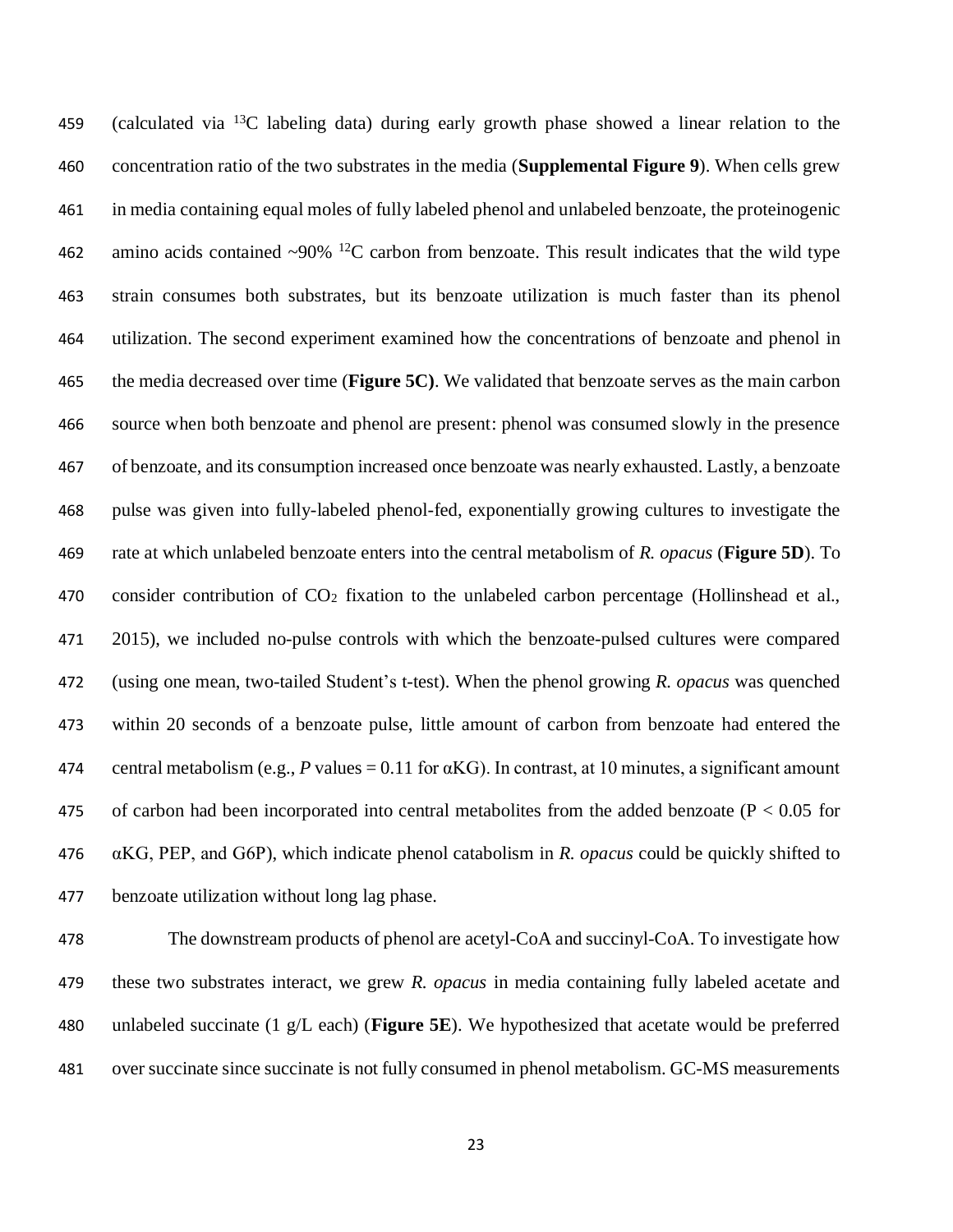showed that *R. opacus* prefers acetate, as the carbon in its amino acids was mostly derived from acetate (~70%). This observation further confirmed that the metabolite nodes succinate/succinyl-CoA might be the rate limiting steps during phenol metabolism, leading to flux congestion.



 **Figure 5. Mixotrophic phenol metabolism.** (A) The contribution of phenol-derived carbon to 489 amino acids in the presence of 0.5 g/L U-<sup>13</sup>C phenol and 1 g/L of unlabeled glucose, acetate, or 490 succinate. Samples were taken at early exponential growth  $OD_{600}=0.4-0.5$ ) when both substrates remained in the media. (B) The contribution of phenol to the production of amino acids in the 492 presence of 0.5 g/L U-<sup>13</sup>C phenol and decreasing concentrations of unlabeled benzoate. Samples 493 were taken at early exponential growth phase  $(OD_{600}=0.25-0.3)$  when both substrates remained in the media. The bars correspond to the relative uptake rate of phenol compared to that of benzoate.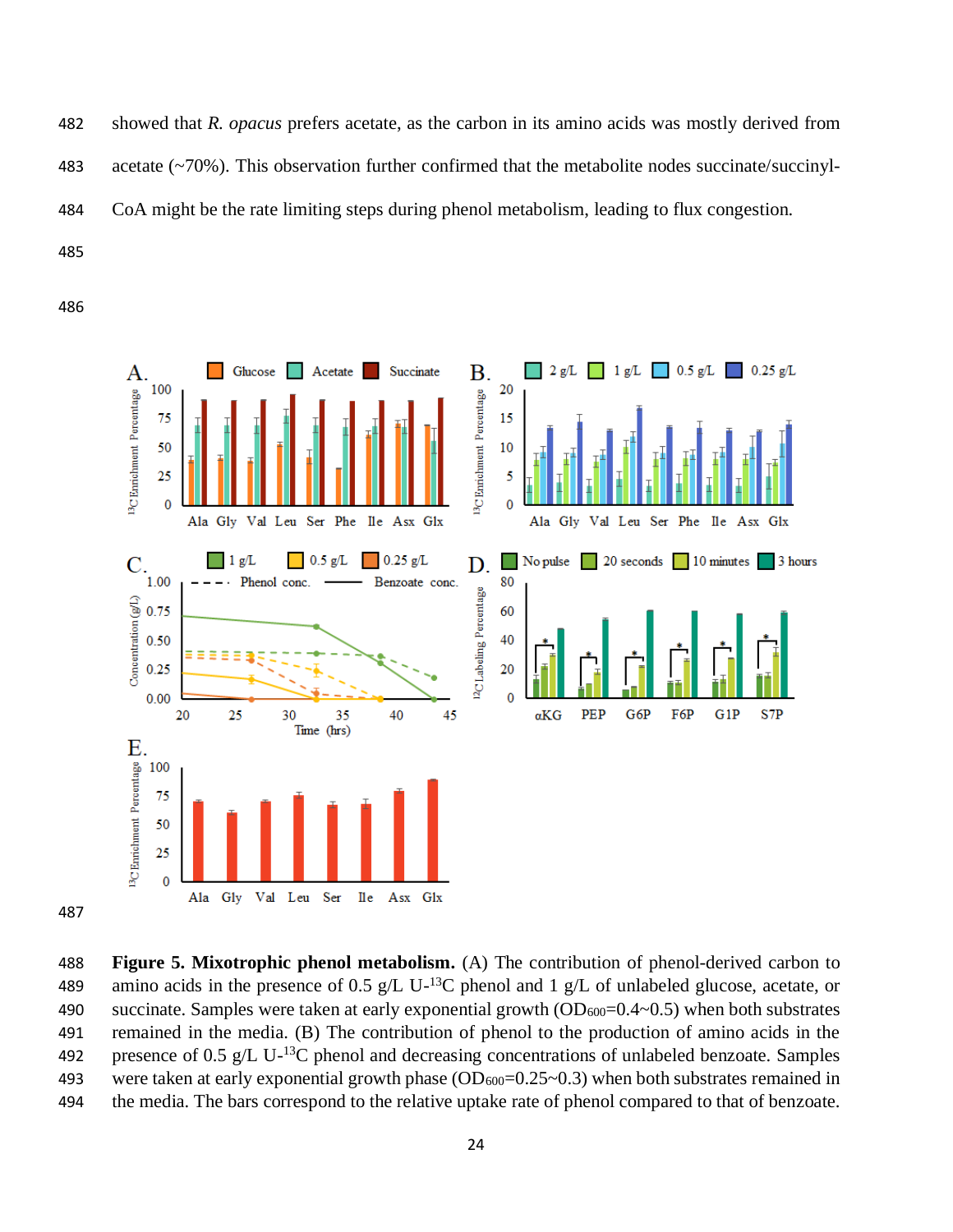(C) The supernatant concentrations of phenol and benzoate over time when the starting 496 concentration of U<sup>-13</sup>C phenol was 0.5 g/L and the starting concentration of benzoate was varied. (D) The contribution of benzoate-derived carbon to central metabolites at 20 seconds, 10 minutes, and 3 hours after a benzoate pulse into phenol-fed cultures. Asterisk (\*) indicates that the 499 difference between labeling is statistically significant ( $P < 0.05$ , one mean, two-tailed Student's ttest) (E) The contribution of acetate to amino acids in the presence of 1 g/L U-<sup>13</sup>C acetate and 1 g/L unlabeled succinate. Figures 5A, 5B, 5C, and 5D represent data from biological duplicates. Figure 5E represents data from technical triplicates.



 **Figure 6. The amino acid labeling pattern of wild type** *R. opacus* **and three mutant strains**  506 when grown on 1<sup>-13</sup>C phenol (From left to right: wild type, phenol-adapted strain P1, benzoate-507 adapted strain B2, and aromatic-mixture-adapted strain PVHG6; m+n = unlabeled mass m plus n labeled carbons).

 **Mutant flux network after adaptive evolution.** In a previous report, *R. opacus* was adaptively evolved to tolerate high concentrations of various aromatic compounds, including phenol, benzoate, vanillate, 4-hydroxybenzoate, and guaiacol (Henson et al., 2018a). Three mutant strains (P1, B2, and PVHG6) were obtained via adaptive evolution on increasing concentrations of phenol (P), benzoate (B), or a mixture of phenol, vanillate, 4-hydroxybenzoate, and guaiacol (PVHG), respectively. These mutant strains were found to have distinct mutations and different growth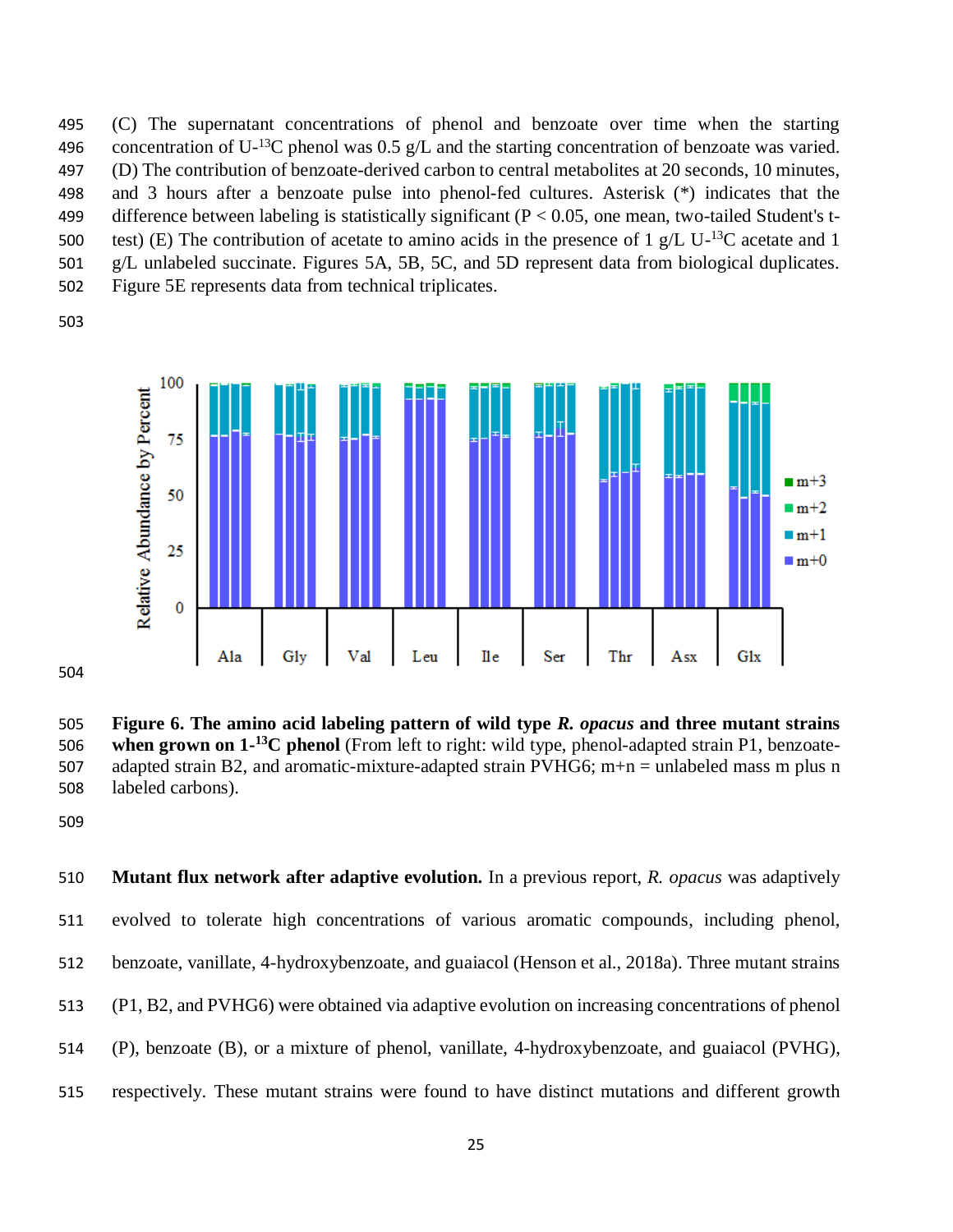profiles when provided with a mixture of phenol, vanillate, 4-hydroxybenzoate, guaiacol, and benzoate as a carbon source. To determine whether these mutations altered flux through central 518 pathways, these evolved strains were grown on 0.5 g/L of  $1<sup>-13</sup>C$  phenol, and the resulting amino acid labeling patterns were compared to that of the wild type strain (**Figure 6**). Adapted stains, P1 and PVHG6 showed similar growth rates on phenol as that of the wild type (*P*=0.70 and *P*=0.11, respectively) (**Supplemental Table 2**). The benzoate-adapted strain showed reduced growth on 522 phenol compared to the wild type strain, only reaching an OD<sub>600</sub> value of 0.2 after 50 hours 523 ( $P=3.7\times10^{-5}$ ), and a maximum growth rate of 0.10 hr<sup>-1</sup> ( $P=0.01$ ). This supports previous findings that while adaptive evolution can help improve specific microbial traits, its untargeted nature can result in unexpected negative consequences or tradeoffs in other traits (Yi and Dean, 2016). Despite the growth defect in the benzoate-adapted strain, all three adapted strains produced amino acid labeling similar to the wild type, where the variances in labeling data were generally less than 2% (suggesting the invariability of relative flux distributions for biomass synthesis). This provides strong evidence that substrate adaptive evolution did not rewire the central flux network, which is a testament to the rigidity of fluxes during adaptive evolutions (Long et al., 2017).

# **Conclusion and Perspectives**

 Recently, non-model organisms are gaining attention for addressing challenges in bio- manufacturing from renewable feedstock (Czajka et al., 2017). Researchers leverage innate metabolic strengths of non-model species, including their tolerance and utilization abilities for toxic lignin-derived aromatics. However, rational strain engineering, which is routinely done for model organisms, cannot be done until the complex metabolic networks of these microbes are better understood. In this work, we analyzed the aromatic metabolism in *R. opacus*, one of the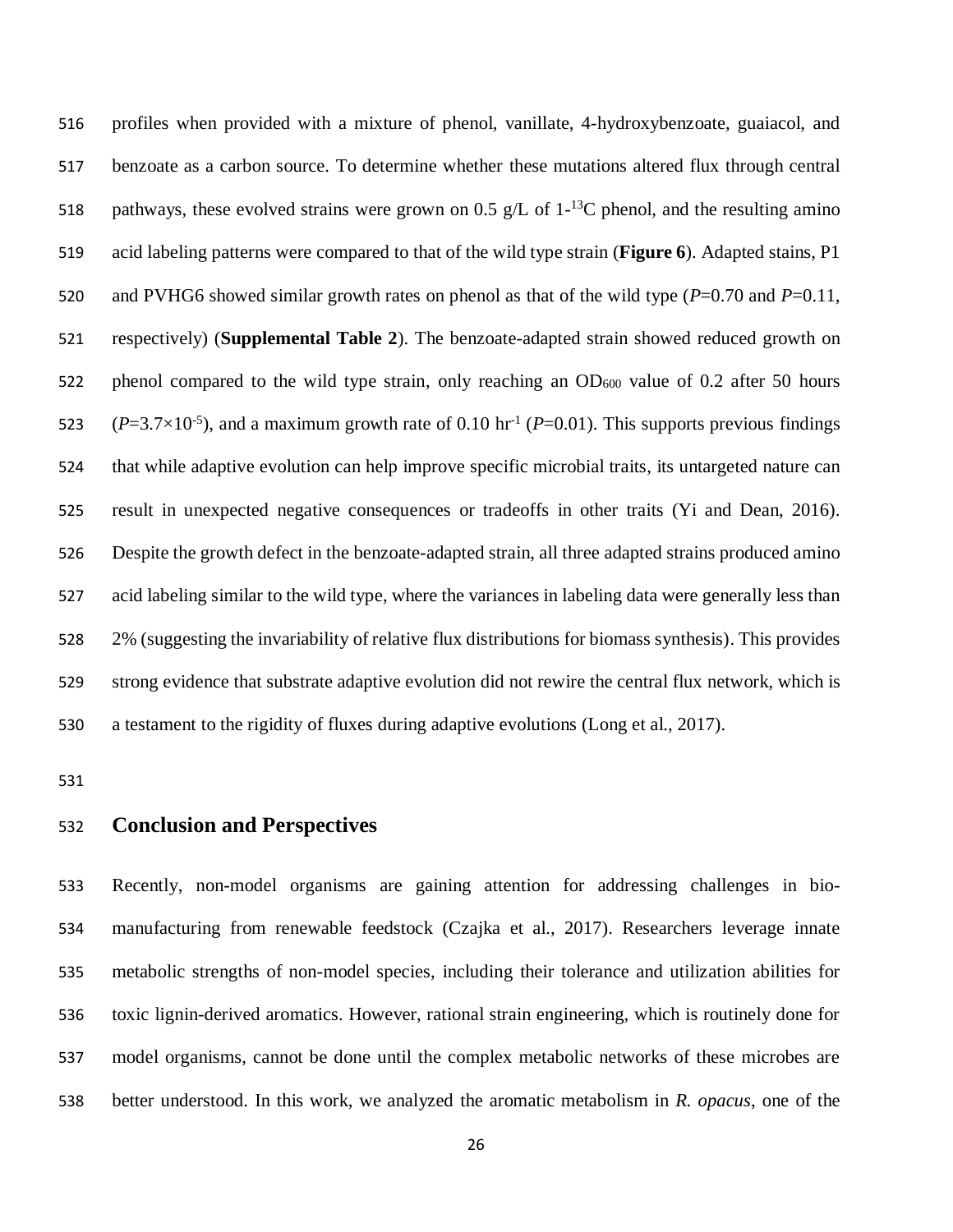promising non-model organisms for lignin bioconversion, using a concerted systems biology 540 approach. Importantly, this is the first reported  $^{13}$ C-metabolic flux analysis completed in any 541 organism using phenol as the sole carbon source. This study also shows that  $^{13}C$  tracing is a powerful tool to precisely elucidate these functional pathways with annotation gaps and to determine the time-scale of metabolic responses. Moreover, we established key links between the transcriptome, metabolome, and fluxome of this organism, and uncovered or confirmed some of its mechanisms for aromatic utilization.

 By detailing *R. opacus*' metabolic network, this work offers guidelines for developing this species as a bio-manufacturing host. First, phenol-fed *R. opacus* shows strong fluxes through its TCA cycle. Thus, this host is ideal for producing chemicals derived from TCA cycle intermediates (e.g., acetyl-CoA and α-ketoglutarate). In contrast, its fluxes from phenol through gluconeogenesis are small, making it undesirable to redirect sugar phosphate metabolites as precursors for bio- manufacturing. Second, we investigated the carbon source utilization hierarchy of *R. opacus*. Interestingly, this strain utilizes glucose and phenol simultaneously without catabolite repression, preferentially consumes a toxic aromatic compound (phenol) over succinate and acetate, and uses benzoate faster than phenol. Since lignocellulosic degradation products are mixtures of compounds*, R. opacus*'s co-utilization patterns will help to develop predictive metabolic models as well as guide future metabolic engineering efforts toward more-efficient conversion of lignocellulose to biofuels and biochemicals. Combining our findings from this work with our previous reports (Hollinshead et al., 2015; Henson et al., 2018a; Henson et al., 2018b, Yoneda et al., 2016), we are developing a genome-scale metabolic model that enables prediction of metabolic 560 fluxes for diverse carbon sources. Quantitative flux profiles obtained through  $^{13}$ C-MFA provide an accurate description of internal metabolism that is invaluable when deciding future metabolic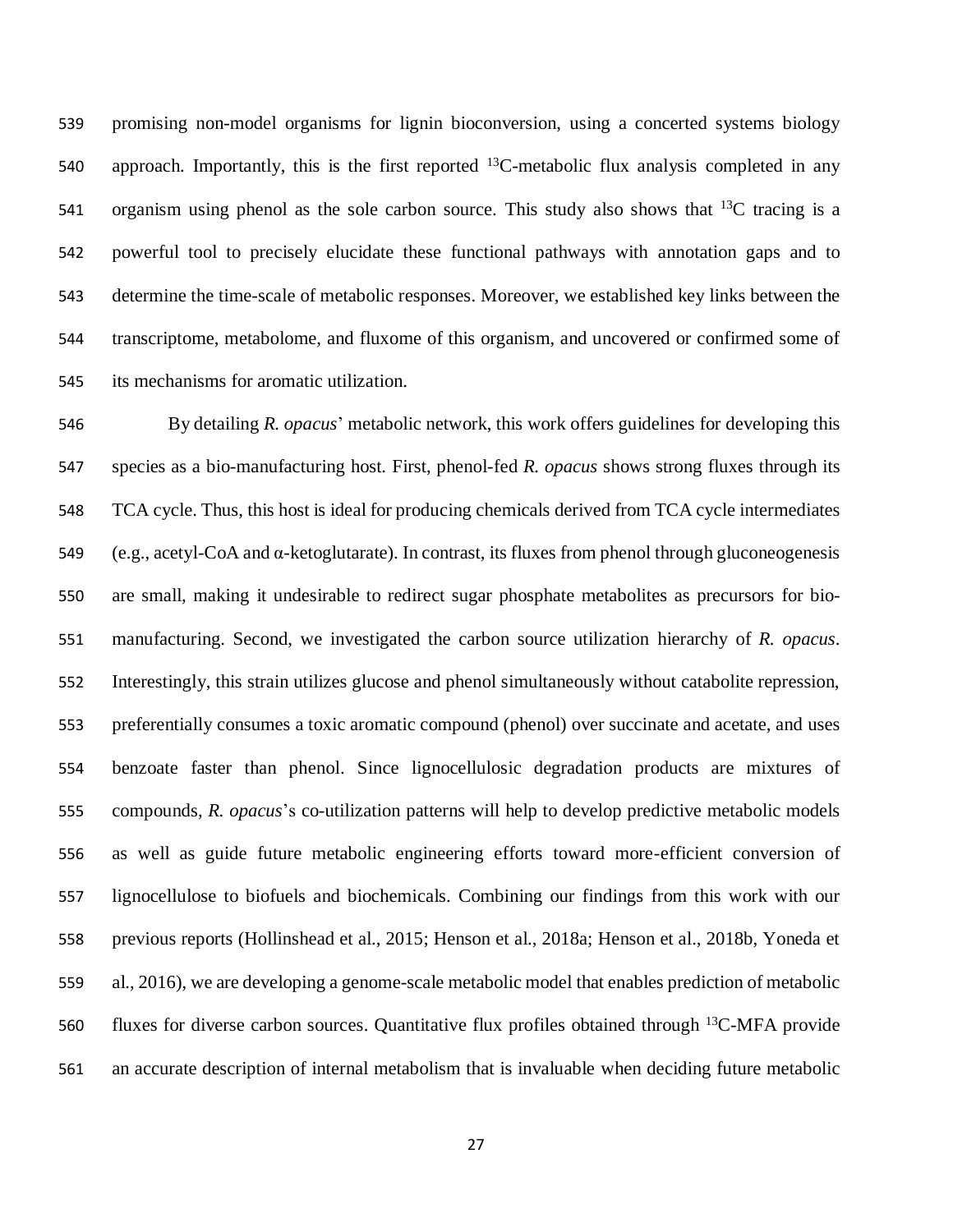engineering approaches. For example, these flux profiles can be used in conjunction with methods like ROOM or MOMA to predict the effect of knockouts on metabolism and to offer computer 564 aided strain design (Martín et al., 2015; Ando and Martín, 2018). Third, <sup>13</sup>C analysis of the adaptively-evolved strains shows that their genetic differences do not lead to different flux networks. Recently, reliable genetic parts and engineering tools have been developed for *R. opacus*, allowing for gene expression control and genome modification in this strain (Delorenzo et al., 2017; Delorenzo et al., 2018). Future work will investigate how model-guided perturbations of its metabolism (e.g., knockouts and overexpression), as opposed to adaptive evolution, affects *R. opacus*'s flux network. With the <sup>13</sup>C-MFA model and detailed information regarding *R. opacus*' metabolic network provided from this work, future metabolic engineering efforts will be prediction-driven, speeding up its development as a bio-manufacturing host.

#### **Data Availability**

- **1. Supplemental tables and figures**
- **2. Flux model construction and isotopomer data**

## **Abbreviations**

- 3PG = 3-phosphoglycerate
- 6PG = 6-phosphogluconic acid
- 582  $AcCoA = acetyl-coA$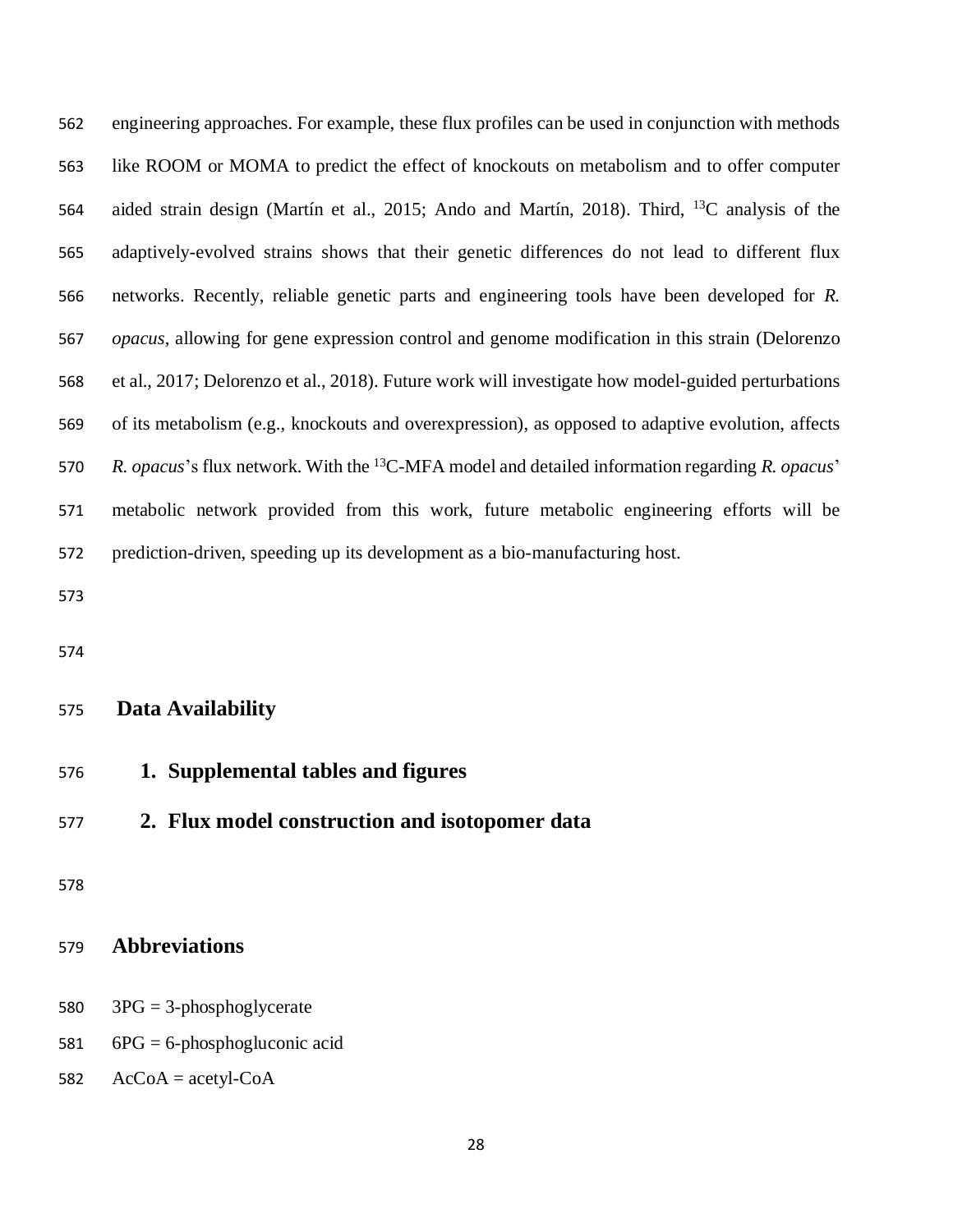- 583  $\alpha$ KG =  $\alpha$ -ketoglutarate
- $584$  Asx = aspartate and asparagine
- $585$  Cit = citrate
- 586 DHAP = dihydroxyacetone phosphate
- 587  $E4P =$  erythrose-4-phosphate
- 588 Fum  $=$  fumarate
- 589  $F6P =$  fructose-6-phosphate
- 590  $FBP = \text{fructose-1,6-phosphate}$
- 591 G1P = glucose-1-phosphate
- 592  $G1,3P =$  glycerate-1,3-phosphate
- 593  $G2P =$  glycerate-2-phosphate
- 594  $G6P =$  glucose-6-phosphate
- 595 GAP = glyceraldehyde-3-phosphate
- 596 Glx = glutamate and glutamine
- 597 ICit= isocitrate
- 598 KDPG = 2-dehydro-3-deoxy-phosphogluconate
- $599$  Mal = malate
- $600$  OAC = oxaloacetate
- 601 PEP = phosphoenolpyruvate
- 602 Pyr = pyruvate
- 603  $R5P = ribose-5-phosphate$
- $604$  Ru5P = ribulose-5-phosphate
- $605$  Suc = succinate
- $606$  SucCoA = succinyl-CoA
- 607 TA-C3 = 3-carbon fragment transferred by transaldolase
- 608 TK-C2 = 2-carbon fragment transferred by transketolase
- 609 X5P=xylose-5-phosphate
- 610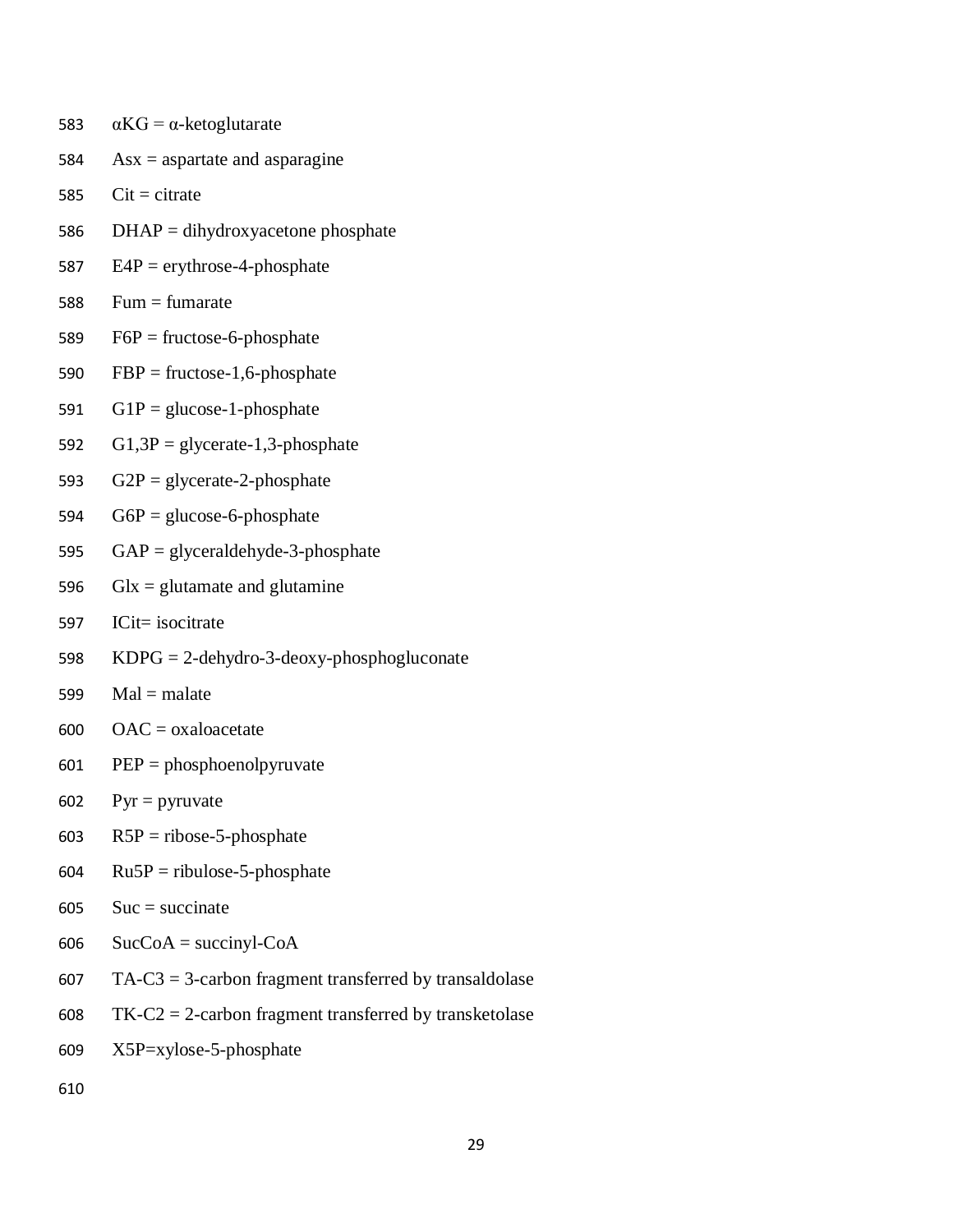# **Acknowledgement**

- This project is supported by the US DOE (DE-SC0018324). For LC-MS services, The Donald
- Danforth Plant Science Center QTRAP LC-MS/MS acquisition was supported by National
- Science Foundation (NSF) Grant DBI-1427621. We would like to thank Dr. Mary Abernathy for
- her help with sample preparation and data analysis of LC-MS experiments.

# **Table and Figure Captions**

 **Table 1. A summary of the growth rate, corresponding doubling times (tD), and maximum optical density of** *R. opacus* **on four different carbon substrates.** All data presented is the 620 average of biological triplicates  $\pm$  standard deviation.

 **Figure 1. The distribution of amino acids (A) and fatty acids (B) in** *R. opacus* **with three different carbon sources.** Asx = aspartate/asparagine and Glx = glutamate/glutamine; fatty acids are denoted as carbon chain length: number of unsaturated bonds, with a B indicating branching. Error bars are estimates of technical uncertainty.

**Figure 2. 1-**<sup>13</sup>C phenol catabolism in *R. opacus* is through the ortho-cleavage. GC-MS data of 626 alanine gives labeling data for pyruvate. The  $[M-57]^+$  and  $[M-85]^+$  fragments were used to determine the labeling of each carbon of pyruvate. The labeling of pyruvate closely matches the expected labeling for phenol catabolism through the ortho branch. A detailed tracing is shown in **Supplemental Figure 1**.

 **Figure 3. Flux and transcriptional analyses of** *R. opacus* **strains.** (A) *R. opacus* PD630's flux map when phenol is the sole carbon source. The flux values are relative flux distributions based on 100 mmol of phenol consumed by the cell to generate 100 mmol of influx toward both acetyl- CoA and succinyl-CoA. Arrow color corresponds to the relative gene expression levels of the enzyme that catalyzes the reaction (yellow/orange=low and green/blue=high). Arrow size corresponds to relative flux. White arrows are fluxes to biomass formation. The dashed red arrow is flux out of the cell. (B) The major sources and sinks of NADH, NADPH, and ATP in *R. opacus*'s phenol metabolism (note: pyruvate dehydrogenase reaction was lumped with the EMP pathway). (C) The transcript levels from wild type and an adapted strain (PVHG6) *R. opacus* grown on glucose or phenol were compared for the following metabolisms: TCA cycle, anaplerotic pathways, the glyoxylate shunt, the EDP, the EMP pathway, the pentose phosphate pathway, transhydrogenation, and phenol consumption (Henson et al., 2018a).

 **Figure 4. Dynamic labeling and metabolite pool size measurement.** (A) Pulse-trace labeling 643 data from cultures that were quenched within one minute after <sup>13</sup>C phenol was added. Asterisk (\*)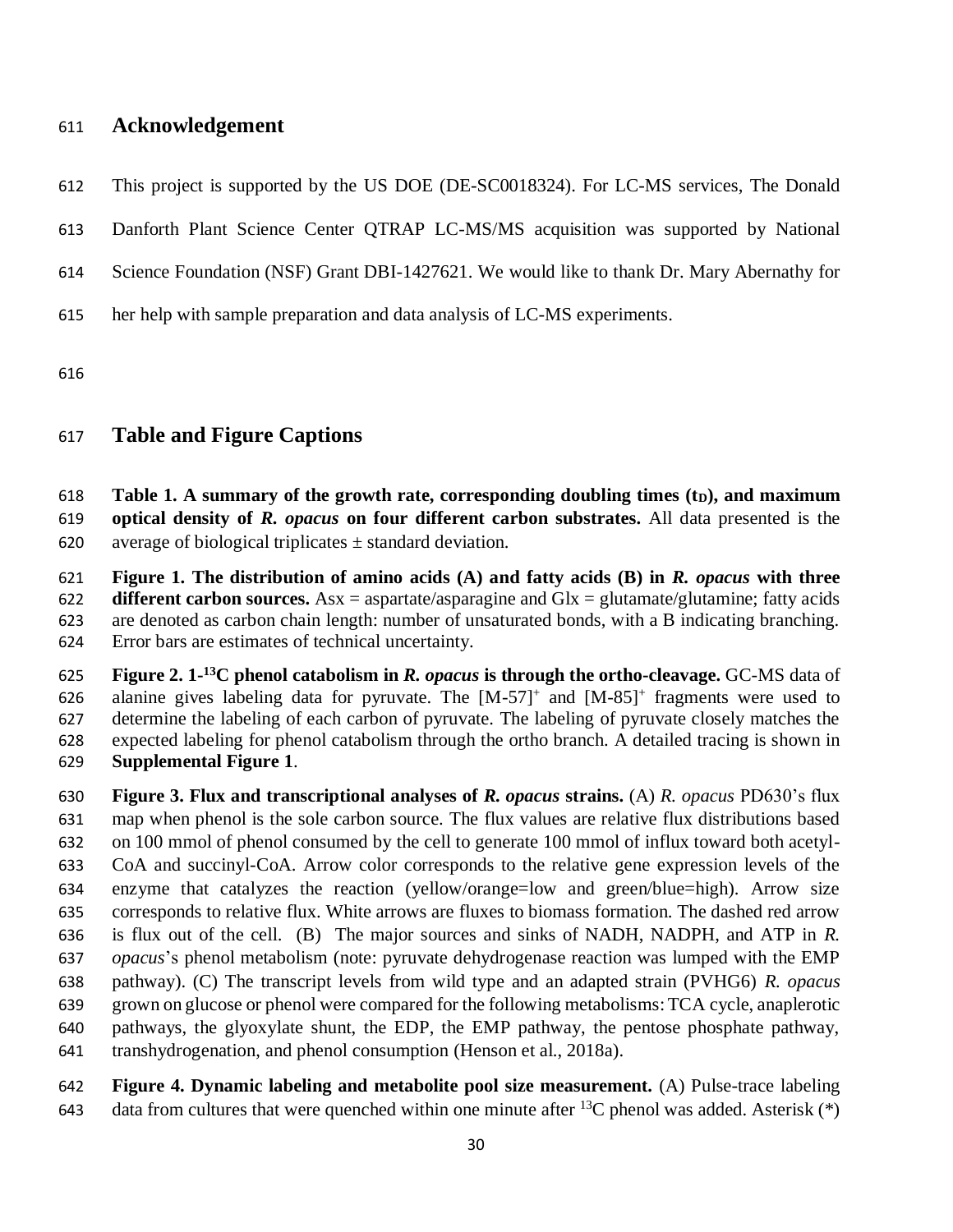644 indicates that the difference between F6P and FBP values is statistically significant ( $P < 0.05$ , one mean, two-tailed Student's t-test). (B) A simplified metabolic map of the ED and EMP pathways annotated with 1 being the fastest labeled metabolite and 7 being the slowest. (C) Intracellular metabolite concentrations relative to those in glucose-fed *E. coli* (used as internal standards).

 **Figure 5. Mixotrophic phenol metabolism.** (A) The contribution of phenol-derived carbon to 649 amino acids in the presence of 0.5 g/L U-<sup>13</sup>C phenol and 1 g/L of unlabeled glucose, acetate, or 650 succinate. Samples were taken at early exponential growth  $OD_{600}=0.4-0.5$ ) when both substrates remained in the media. (B) The contribution of phenol to the production of amino acids in the 652 presence of 0.5 g/L U-<sup>13</sup>C phenol and decreasing concentrations of unlabeled benzoate. Samples 653 were taken at early exponential growth phase  $(OD_{600}=0.25-0.3)$  when both substrates remained in the media. The bars correspond to the relative uptake rate of phenol compared to that of benzoate. (C) The supernatant concentrations of phenol and benzoate over time when the starting 656 concentration of U<sup>-13</sup>C phenol was 0.5 g/L and the starting concentration of benzoate was varied. (D) The contribution of benzoate-derived carbon to central metabolites at 20 seconds, 10 minutes, and 3 hours after a benzoate pulse into phenol-fed cultures. Asterisk (\*) indicates that the 659 difference between labeling is statistically significant ( $P < 0.05$ , one mean, two-tailed Student's t-660 test) (E) The contribution of acetate to amino acids in the presence of 1 g/L U- $^{13}$ C acetate and 1 g/L unlabeled succinate. Figures 5A, 5B, 5C, and 5D represent data from biological duplicates. Figure 5E represents data from technical triplicates.

# **Figure 6. The amino acid labeling pattern of wild type** *R. opacus* **and three mutant strains**  664 when grown on 1<sup>-13</sup>C phenol (From left to right: wild type, phenol-adapted strain P1, benzoate-665 adapted strain B2, and aromatic-mixture-adapted strain PVHG6; m+n = unlabeled mass m plus n labeled carbons).

- 
- 
- 

**References**

| 673<br>674 | Abdelaziz, O. Y., Brink, D. P., Prothmann, J., Ravi, K., Sun, M., García-Hidalgo, J., Sandahl,<br>M., Hulteberg, C. P., Turner, C., Lidén, G., Gorwa-Grauslund, M. F., 2016. Biological |
|------------|-----------------------------------------------------------------------------------------------------------------------------------------------------------------------------------------|
| 675        | valorization of low molecular weight lignin. Biotechnology Advances. 34, 1318-1346.                                                                                                     |
| 676        | Abernathy, M.H., Yu, J., Ma, F., Liberton, M., Ungerer, J., Hollinshead, W.D., Gopalakrishnan,                                                                                          |
| 677        | S., He, L., Maranas, C.D., Pakrasi, H.B., Allen, D.K., Tang, Y.J., 2017. Deciphering                                                                                                    |
| 678        | cyanobacterial phenotypes for fast photoautotrophic growth via isotopically nonstationary                                                                                               |
| 679        | metabolic flux analysis. Biotechnology for Biofuel. 10, 273                                                                                                                             |
| 680        | Alvarez, H., Mayer, F., Fabritius, D., Steinbüchel, A., 1996. Formation of intracytoplasmic lipid                                                                                       |
| 681        | inclusions by <i>Rhodococcus opacus</i> strain PD630. Archives of Microbiology. 165, 377-                                                                                               |
| 682        | 386.                                                                                                                                                                                    |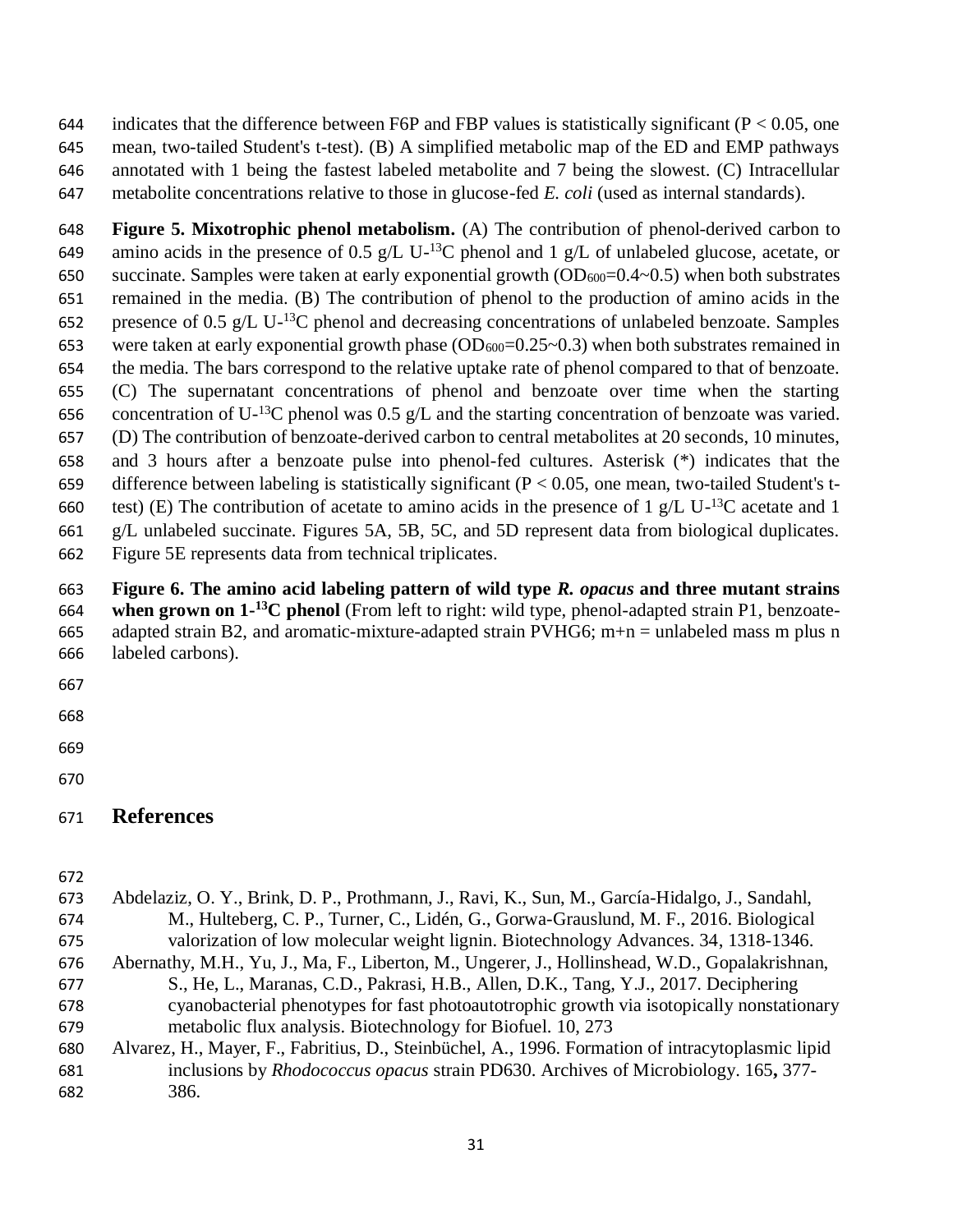- 683 Ando, D., García Martín, H., 2019. Genome-scale  $^{13}$ C fluxomics modeling for metabolic engineering of *Saccharomyces cerevisiae*. Microbial Metabolomics. Methods in Molecular Biology. 1859, 317-345.
- Beckham, G. T., Johnson, C. W., Karp, E. M., Salvachua, D., Vardon, D. R., 2016. Opportunities and challenges in biological lignin valorization. Curr Opin Biotechnol. 42**,** 40-53.
- Bennett, B. D., Yuan, J., Kimball, E. H., Rabinowitz, J. D., 2008. Absolute quantitation of intracellular metabolite concentrations by an isotope ratio-based approach. Nature protocols. 3**,** 1299-1311.
- Bentley, G. J., Jiang, W., Guamán, L. P., Xiao, Y., Zhang, F., 2016. Engineering *Escherichia coli* to produce branched-chain fatty acids in high percentages. Metabolic Engineering. 38**,** 148-158.
- Boerjan, W., Ralph, J., Baucher, M., 2003. Lignin Biosynthesis. Annual Review of Plant Biology. 54**,** 519-546.
- Bolger, A. M., Lohse, M., Usadel, B., 2014. Trimmomatic: a flexible trimmer for Illumina sequence data. Bioinformatics. 30**,** 2114-2120.
- Chen, Y., Ding, Y., Yang, L., Yu, J., Liu, G., Wang, X., Zhang, S., Yu, D., Song, L., Zhang, H., Zhang, C., Huo, L., Huo, C., Wang, Y., Du, Y., Zhang, H., Zhang, P., Na, H., Xu, S., Zhu, Y., Xie, Z., He, T., Zhang, Y., Wang, G., Fan, Z., Yang, F., Liu, H., Wang, X., Zhang, X., Zhang, M. Q., Li, Y., Steinbüchel, A., Fujimoto, T., Cichello, S., Yu, J., Liu, P., 2014. Integrated omics study delineates the dynamics of lipid droplets in *Rhodococcus opacus* PD630. Nucleic acids research. 42**,** 1052-1064.
- Chubukov, V., Uhr, M., Le Chat, L., Kleijn, R. J., Jules, M., Link, H., Aymerich, S., Stelling, J., Sauer, U., 2013. Transcriptional regulation is insufficient to explain substrate-induced flux changes in *Bacillus subtilis*. Molecular systems biology. 9**,** 709.
- 707 Crown, S. B., Long, C. P., Antoniewicz, M. R., 2015. Integrated <sup>13</sup>C-metabolic flux analysis of 14 parallel labeling experiments in *Escherichia coli*. Metabolic Engineering. 28**,** 151-158.
- Czajka, J., Wang, Q., Wang, Y., Tang, Y. J., 2017 Synthetic biology for manufacturing chemicals: constraints drive the use of non-conventional microbial platforms. Applied microbiology and biotechnology. 101, 7427-7434.
- DeLorenzo, D. M., Henson, W. R., Moon, T. S., 2017. Development of Chemical and Metabolite Sensors for *Rhodococcus opacus* PD630. ACS Synthetic Biology. 6**,** 1973-1978.
- DeLorenzo, D. M., Rottinghaus, A. G., Henson, W. R., Moon, T. S., 2018. Molecular Toolkit for Gene Expression Control and Genome Modification in *Rhodococcus opacus* PD630. ACS Synthetic Biology. 7, 727-738.
- Fu, Y., Yoon, J. M., Jarboe, L., Shanks, J. V., 2015. Metabolic flux analysis of *Escherichia coli* MG1655 under octanoic acid (C8) stress. Applied Microbiology and Biotechnology. 99**,** 4397-4408.
- Fuchs, G., Boll, M., Heider, J., 2011. Microbial degradation of aromatic compounds from one strategy to four. Nature Reviews Microbiology. 9**,** 803.
- Gani, A., Naruse, I., 2007. Effect of cellulose and lignin content on pyrolysis and combustion characteristics for several types of biomass. Renewable Energy. 32**,** 649-661.
- García Martín, H., Kumar, V. S., Weaver, D., Ghosh, A., Chubukov, V., Mukhopadhyay, A., 725 Arkin, A., Keasling, J. D., 2015. A method to constrain genome-scale models with  ${}^{13}C$ labeling data. PLOS Computational Biology. 11, e1004363.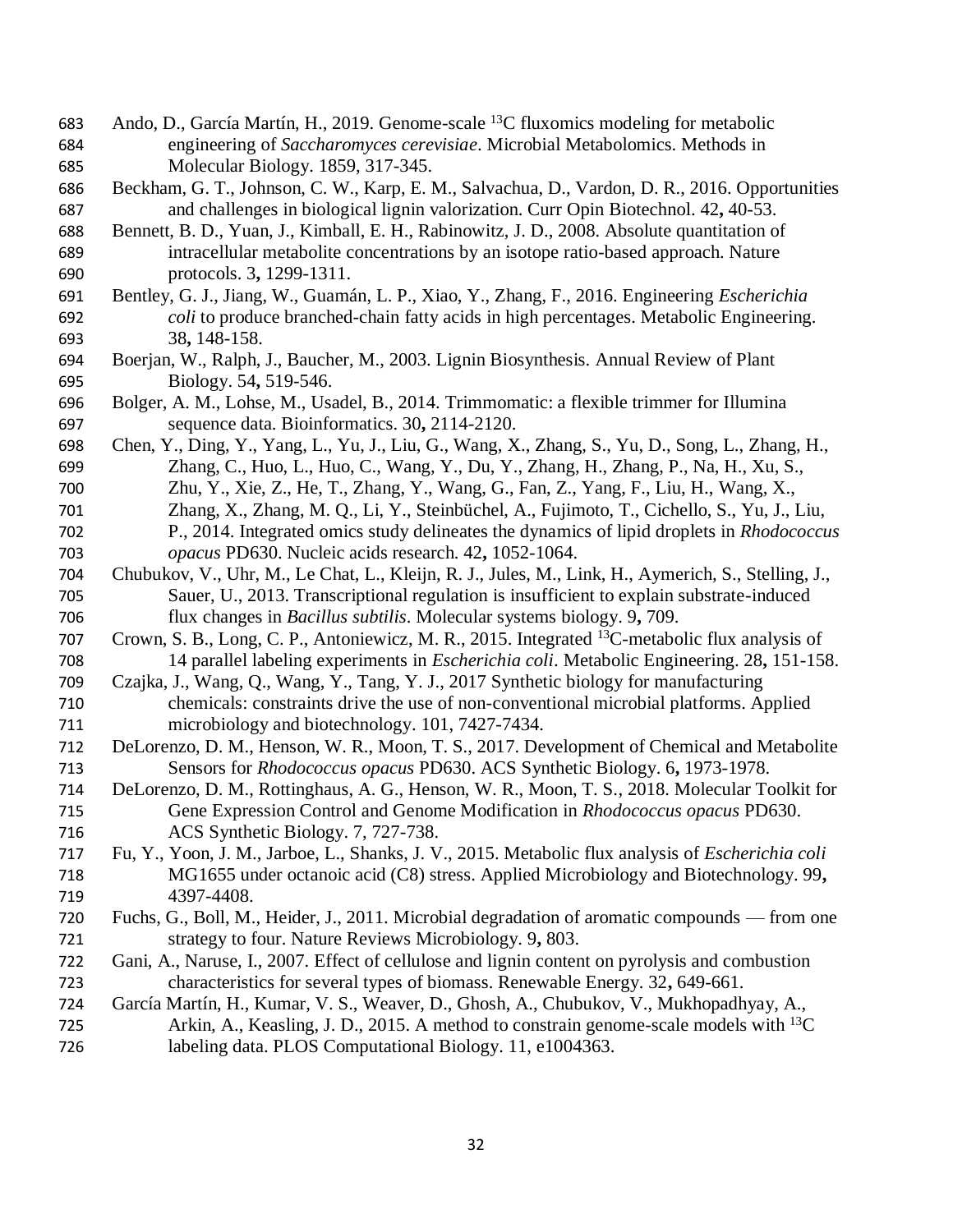Henson, W. R., Campbell, T., DeLorenzo, D. M., Gao, Y., Berla, B., Kim, S. J., Foston, M., Moon, T. S., Dantas, G., 2018a. Multi-omic elucidation of aromatic catabolism in adaptively evolved *Rhodococcus opacus*. Metabolic Engineering. 49**,** 69-83. Henson, W. R., Hsu, F.-F., Dantas, G., Moon, T. S., Foston, M., 2018b. Lipid metabolism of phenol-tolerant *Rhodococcus opacus* strains for lignin bioconversion. Biotechnology for biofuels. 11**,** 339. Holder, J. W., Ulrich, J. C., DeBono, A. C., Godfrey, P. A., Desjardins, C. A., Zucker, J., Zeng, Q., Leach, A. L. B., Ghiviriga, I., Dancel, C., Abeel, T., Gevers, D., Kodira, C. D., Desany, B., Affourtit, J. P., Birren, B. W., Sinskey, A. J., 2011. Comparative and Functional Genomics of *Rhodococcus opacus* PD630 for Biofuels Development. PLOS Genetics. 7**,** e1002219. Hollinshead, W. D., Henson, W. R., Abernathy, M., Moon, T. S., Tang, Y. J., 2015. Rapid metabolic analysis of *Rhodococcus opacus* PD630 via parallel 13C-metabolite fingerprinting. Biotechnology and Bioengineering. 113**,** 91-100. Hollinshead, W. D., Rodriguez, S., Martin, H. G., Wang, G., Baidoo, E. E. K., Sale, K. L., Keasling, J. D., Mukhopadhyay, A., Tang, Y. J., 2016. Examining *Escherichia coli*  glycolytic pathways, catabolite repression, and metabolite channeling using Δpfk mutants. Biotechnology for biofuels. 9**,** 212. Janusz, G., Pawlik, A., Sulej, J., Swiderska-Burek, U., Jarosz-Wilkolazka, A., Paszczynski, A., 2017. Lignin degradation: microorganisms, enzymes involved, genomes analysis and evolution. FEMS Microbiology Reviews. 41, 941-962. Jiang, W., Jiang, Y., Bentley, G. J., Liu, D., Xiao, Y., Zhang, F., 2015. Enhanced production of branched-chain fatty acids by replacing β-ketoacyl-(acyl-carrier-protein) synthase III (FabH). Biotechnology and Bioengineering. 112**,** 1613-1622. Kaneda, T., 1966. Biosynthesis of branched-chain fatty acids: IV. Factors affecting relative abundance of fatty acids produced by *Bacillus subtilis*. Canadian Journal of Microbiology. 12**,** 501-514. Kukor, J.J., Olsen, R.H., 1991. Genetic organization and regulation of a meta-cleavage pathway for catechols produced from catabolism of toluene, benzene, phenol, and cresols by *Pseudomonas pickettii* PKO1. J Bacteriol 173:4587–4594 Kurosawa, K., Laser, J., Sinskey, A., 2015. Tolerance and adaptive evolution of triacylglycerol- producing *Rhodococcus opacus* to lignocellulose-derived inhibitors. Biotechnology for biofuels. 8**,** 76. Langmead, B., Salzberg, S. L., 2012. Fast gapped-read alignment with Bowtie 2. Nature methods. 9**,** 357-359. Le, R. K., Das, P., Mahan, K. M., Anderson, S. A., Wells, T., Jr., Yuan, J. S., Ragauskas, A. J., 2017. Utilization of simultaneous saccharification and fermentation residues as feedstock for lipid accumulation in *Rhodococcus opacus*. AMB Express. 7**,** 185. Li, H., Handsaker, B., Wysoker, A., Fennell, T., Ruan, J., Homer, N., Marth, G., Abecasis, G., Durbin, R., 2009. The Sequence Alignment/Map format and SAMtools. Bioinformatics. 25**,** 2078-2079. Liao, Y., Smyth, G. K., Shi, W., 2014. featureCounts: an efficient general purpose program for assigning sequence reads to genomic features. Bioinformatics. 30**,** 923-930. Linger, J. G., Vardon, D. R., Guarnieri, M. T., Karp, E. M., Hunsinger, G. B., Franden, M. A., 771 Johnson, C. W., Chupka, G., Strathmann, T. J., Pienkos, P. T., Beckham, G. T., 2014.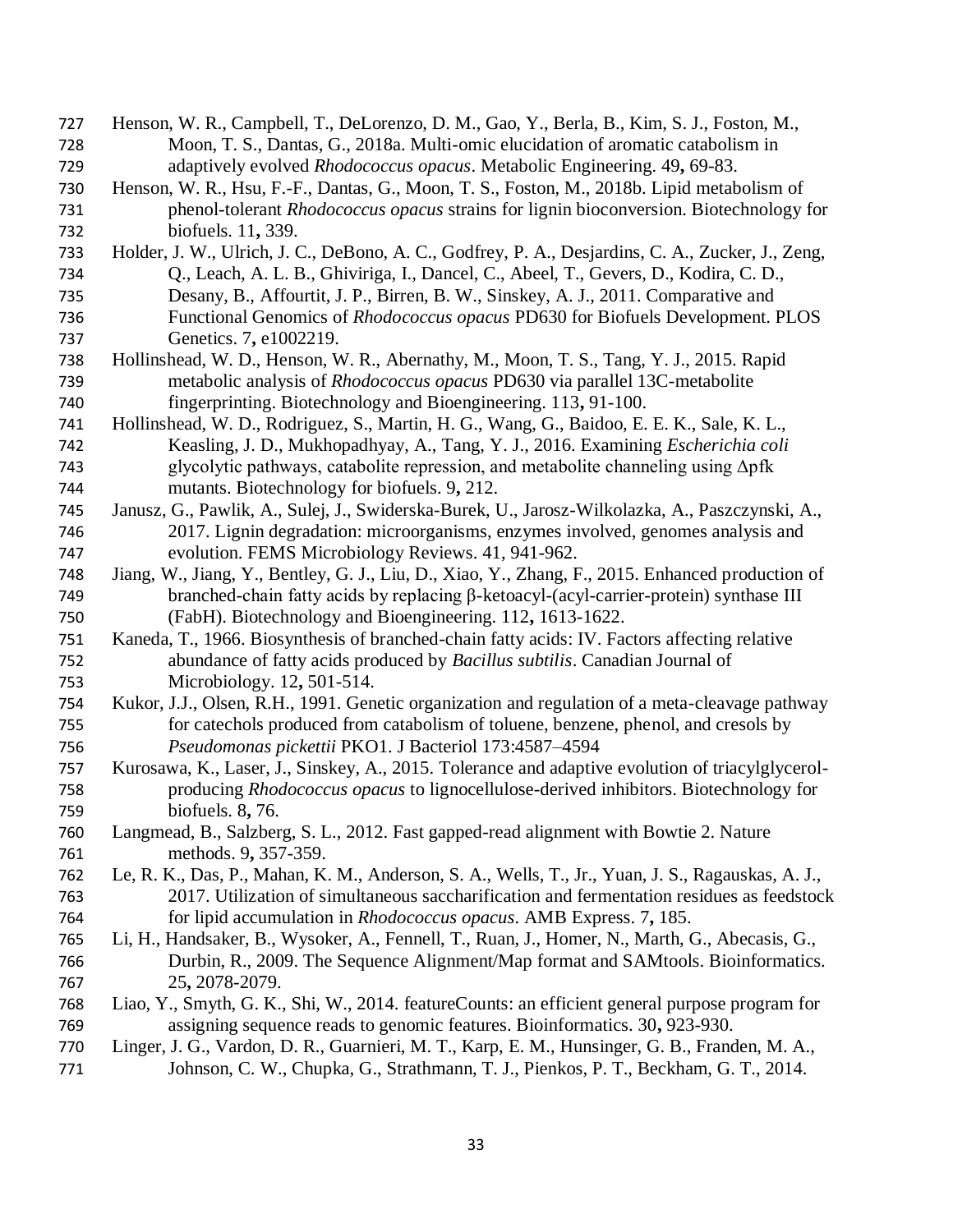Lignin valorization through integrated biological funneling and chemical catalysis. Proceedings of the National Academy of Sciences. 111**,** 12013-12018. Long, C. P., Gonzalez, J. E., Feist, A. M., Palsson, B. O., Antoniewicz, M. R., 2017. Fast growth phenotype of *E. coli* K-12 from adaptive laboratory evolution does not require intracellular flux rewiring. Metabolic Engineering. 44**,** 100-107. Love, M. I., Huber, W., Anders, S., 2014. Moderated estimation of fold change and dispersion for RNA-seq data with DESeq2. Genome Biology. 15**,** 550. Madsen, R. B., Jensen, M. M., Mørup, A. J., Houlberg, K., Christensen, P. S., Klemmer, M., Becker, J., Iversen, B. B., Glasius, M., 2016. Using design of experiments to optimize derivatization with methyl chloroformate for quantitative analysis of the aqueous phase from hydrothermal liquefaction of biomass. Anal Bioanal Chem. 408**,** 2171-2183. Neidhardt, F. C., Ingraham, J. L., M Schaechter, M., 1990. Physiology of the bacterial cell. A molecular approach. Sinauer Associates Inc, Sunderland, MA. Pond, J. L., Langworthy, T. A., 1987. Effect of growth temperature on the long-chain diols and fatty acids of *Thermomicrobium roseum*. Journal of Bacteriology. 169**,** 1328-1330. Ragauskas, A. J., Beckham, G. T., Biddy, M. J., Chandra, R., Chen, F., Davis, M. F., Davison, B. H., Dixon, R. A., Gilna, P., Keller, M., Langan, P., Naskar, A. K., Saddler, J. N., Tschaplinski, T. J., Tuskan, G. A., Wyman, C. E., 2014. Lignin Valorization: Improving Lignin Processing in the Biorefinery. Science. 344. 6185, 1246843. Ragauskas, A. J., Williams, C. K., Davison, B. H., Britovsek, G., Cairney, J., Eckert, C. A., Frederick, W. J., Hallett, J. P., Leak, D. J., Liotta, C. L., Mielenz, J. R., Murphy, R., Templer, R., Tschaplinski, T., 2006. The Path Forward for Biofuels and Biomaterials. Science. 311**,** 484-489. Saa, L., Jaureguibeitia, A., Largo, E., Llama, M. J., Serra, J. L., 2010. Cloning, purification and characterization of two components of phenol hydroxylase from *Rhodococcus erythropolis* UPV-1. Applied Microbiology and Biotechnology. 86**,** 201-211. Schuetz, R., Kuepfer, L., Sauer, U., 2007. Systematic evaluation of objective functions for predicting intracellular fluxes in *Escherichia coli*. Mol Syst Biol. 3, 119. Sridevi, V., V V Chandana Lakshmi, M., Manasa, M., Sravani, M., 2012. Metabolic pathways for the biodegradation of phenol. Int. J. Eng. Sci. Adv. Technol. 2**,** 695-705. Studer, M. H., DeMartini, J. D., Davis, M. F., Sykes, R. W., Davison, B., Keller, M., Tuskan, G. A., Wyman, C. E., 2011. Lignin content in natural Populus variants affects sugar release. Proceedings of the National Academy of Sciences. 108**,** 6300-6305. Szőköl, J., Rucká, L., Šimčíková, M., Halada, P., Nešvera, J., Pátek, M., 2014. Induction and carbon catabolite repression of phenol degradation genes in *Rhodococcus erythropolis* and *Rhodococcus jostii*. Applied Microbiology and Biotechnology. 98**,** 8267-8279. Valdivia, M., Galan, J. L., Laffarga, J., Ramos, J.-L., 2016. Biofuels 2020: Biorefineries based on lignocellulosic materials. Microbial biotechnology. 9**,** 585-594. Wheeldon, I., Christopher, P., Blanch, H., 2017. Integration of heterogeneous and biochemical catalysis for production of fuels and chemicals from biomass. Curr Opin Biotechnol. 45**,** 127-135. Xie, S., Sun, S., Lin, F., Li, M., Pu, Y., Cheng, Y., Xu, B., Liu, Z., da Costa Sousa, L., Dale, B. E., Ragauskas, A. J.,Dai, S. Y., Yuan, J. S., 2019. Mechanism‐Guided Design of Highly Efficient Protein Secretion and Lipid Conversion for Biomanufacturing and Biorefining. Adv. Sci. 1801980.